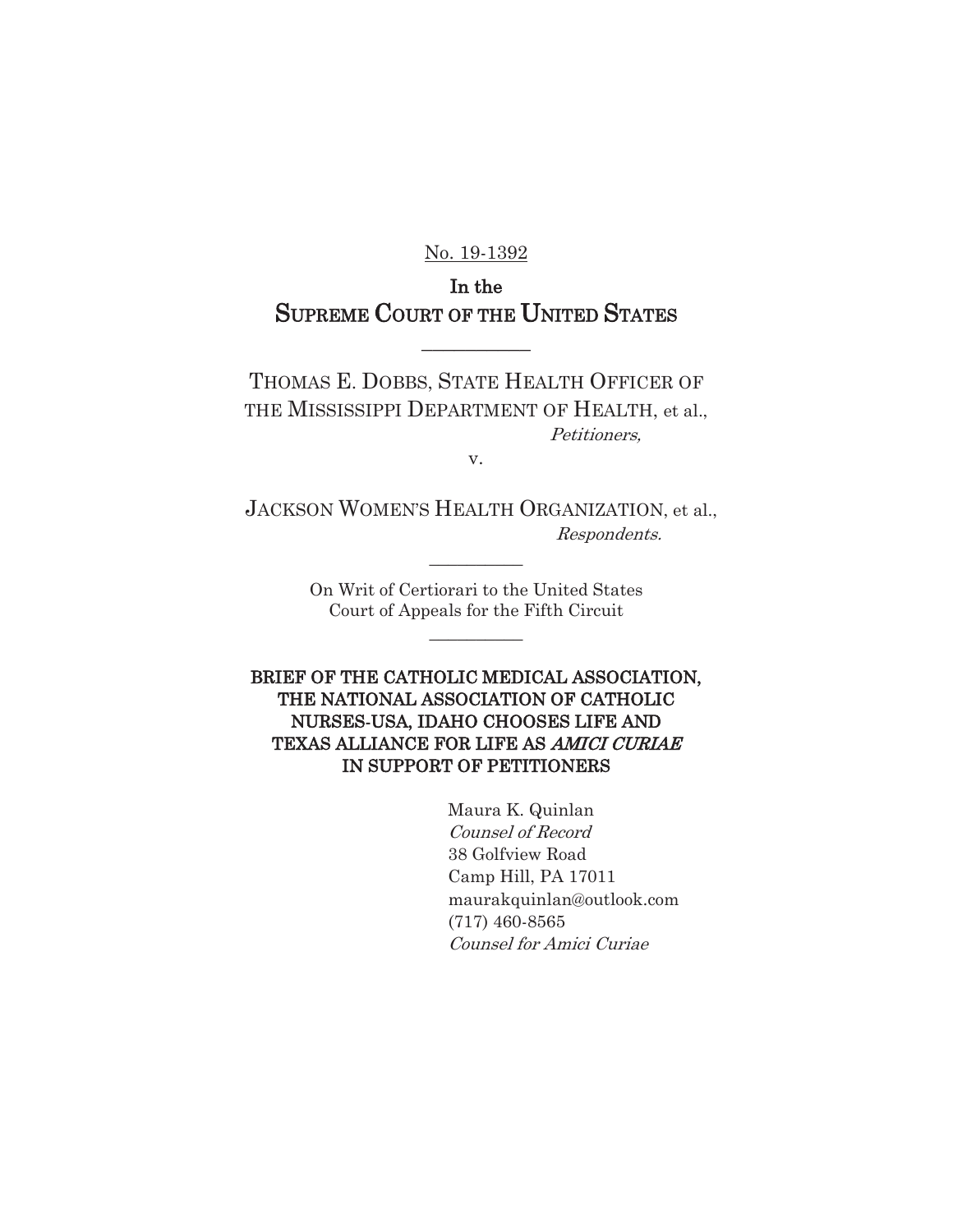# **TABLE OF CONTENTS**

| SUMMARY OF THE ARGUMENT $\ldots \ldots \ldots \ldots$ 2                                                                            |
|------------------------------------------------------------------------------------------------------------------------------------|
| ARGUMENT<br>$\overline{4}$                                                                                                         |
| I. ROE'S CHOICE OF VIABILITY WAS<br>ARBITRARY AND LACKED ANY                                                                       |
| A. The Court's Selection of Viability as<br>the Time in Pregnancy to Assign<br>Value to the Unborn Child Was an                    |
| B. Roe Did Not Provide Any Reasoned<br>Justification for Choosing Viability $7$                                                    |
| II. VIABILITY IS A COMPLEX MEDICAL<br>ASSESSMENT BASED ON NUMEROUS<br>FACTORS OF VARYING DEGREES OF<br>ACCURACY AND APPLICATION 11 |
| A. Viability Is Not a "Simple"<br>Limitation" or Determination 11                                                                  |
| B. Probabilities of Survival Vary<br>Greatly Depending on the Type of<br>Prenatal and Postnatal Care                               |

i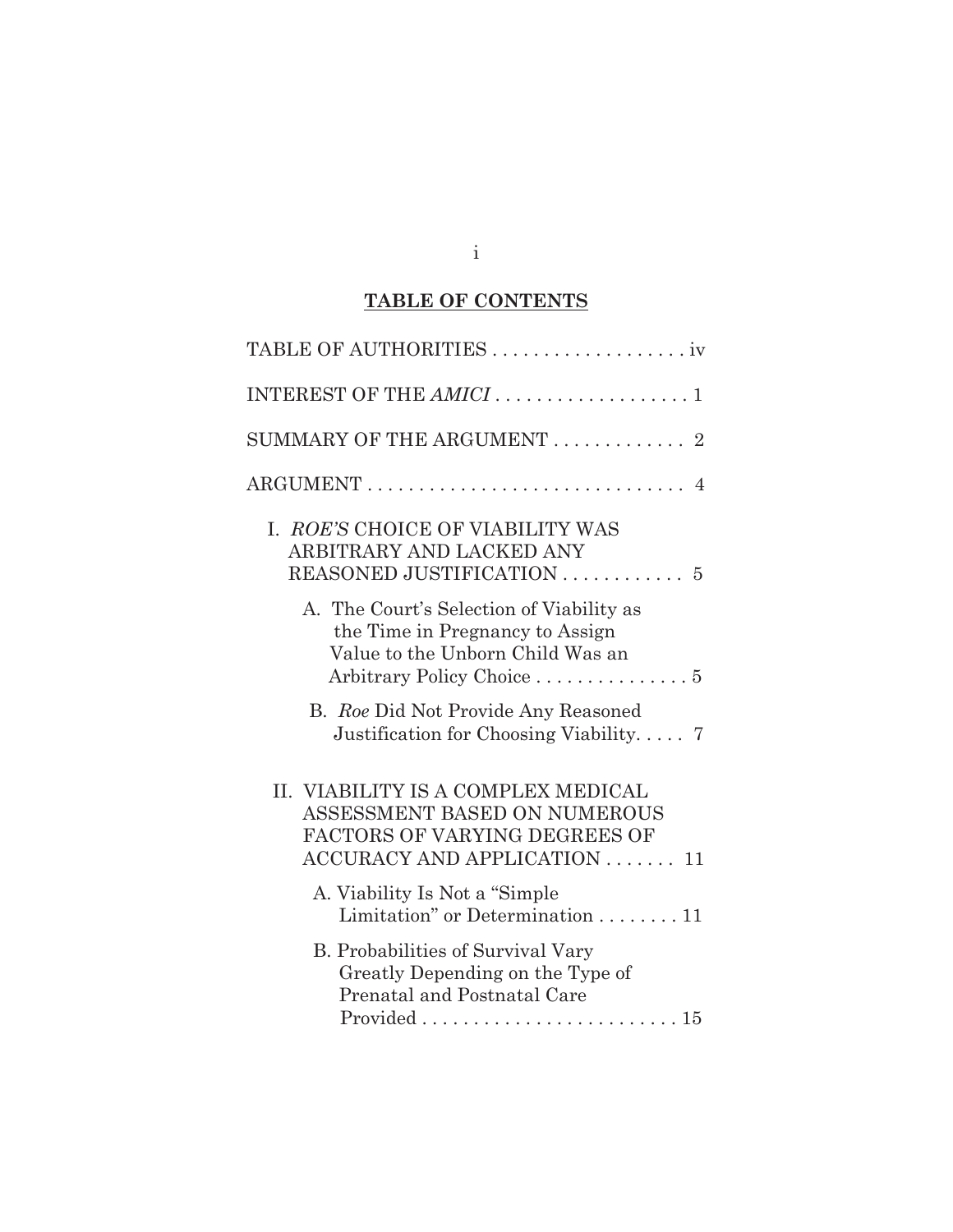|      | C. There Is No Consensus Within the<br><b>Medical Community Regarding</b>                                                                                                                                                       |
|------|---------------------------------------------------------------------------------------------------------------------------------------------------------------------------------------------------------------------------------|
| III. | THE MEDICAL CONCEPT OF VIABILITY<br>CANNOT LOGICALLY BE APPLIED<br>IN THE ELECTIVE ABORTION                                                                                                                                     |
|      | A. The Reasons for Making a<br>Viability Determination in the<br>Non-Abortion and Abortion<br>Contexts Are Quite Dissimilar  18                                                                                                 |
|      | B. The Extrinsic Criteria That Are<br>Usually Considered in Making a<br>Viability Determination Do Not<br>Apply in the Context of Elective<br>Abortion. Consequently, the Two<br>Situations Are Not Comparable $\dots \dots$ 19 |
|      | IV. THE VIABILITY RULE ESTABLISHED<br>IN ROE IS UNWORKABLE AS A                                                                                                                                                                 |
|      | A. Roe's Definition of Viability Was<br>Vague, and the Court's Later Cases                                                                                                                                                      |
|      | B. The Court Has Tacitly Admitted That<br>There Are No Objective Criteria or<br>Standards Capable of Being<br>Consistently Applied to Viability                                                                                 |

| ۰. | ۰.  |  |
|----|-----|--|
|    |     |  |
|    | . . |  |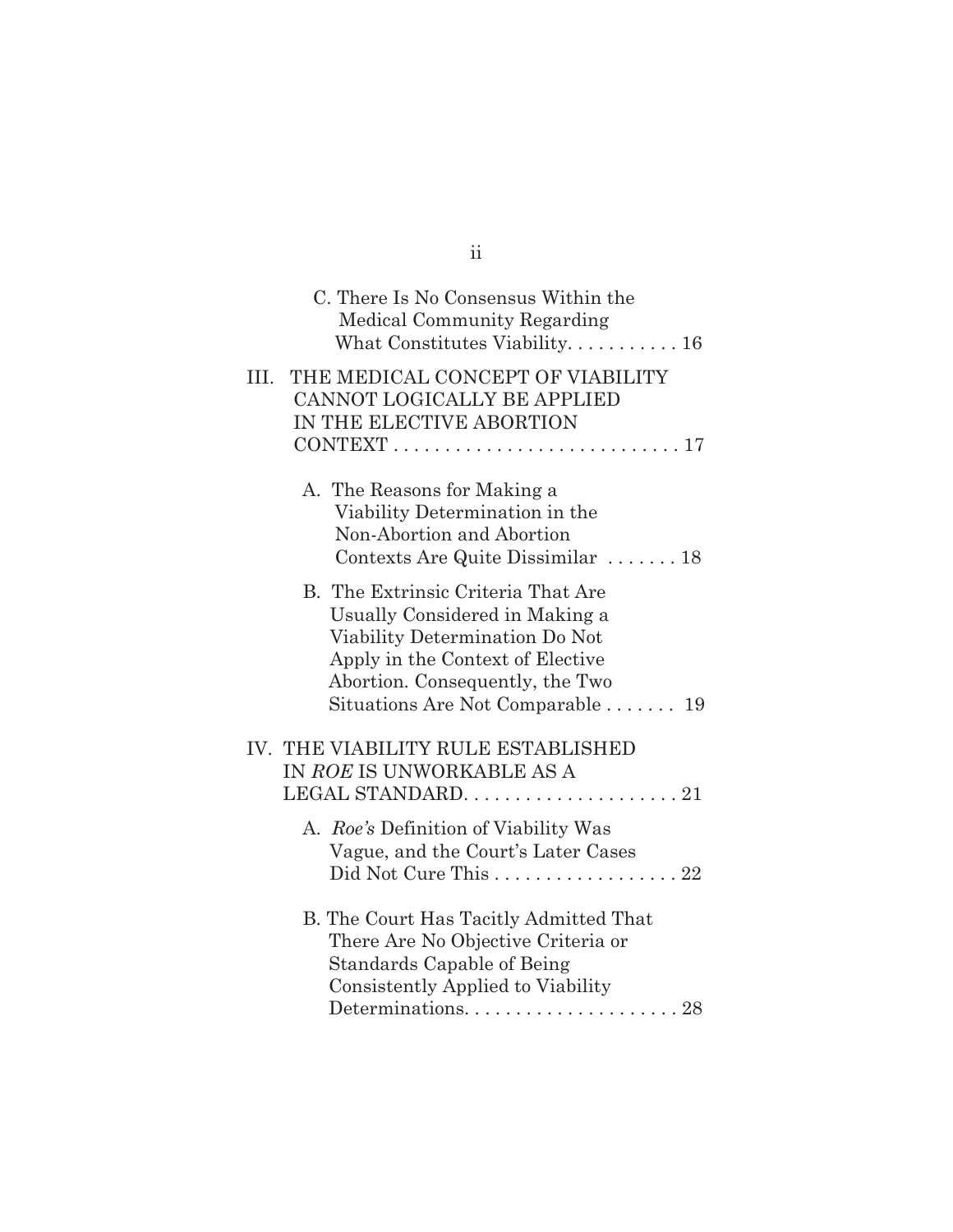| C. The States Cannot Meaningfully                                       |
|-------------------------------------------------------------------------|
| Enforce Any Law Banning                                                 |
|                                                                         |
|                                                                         |
| CONCLUSION $\ldots \ldots \ldots \ldots \ldots \ldots \ldots \ldots 34$ |

iii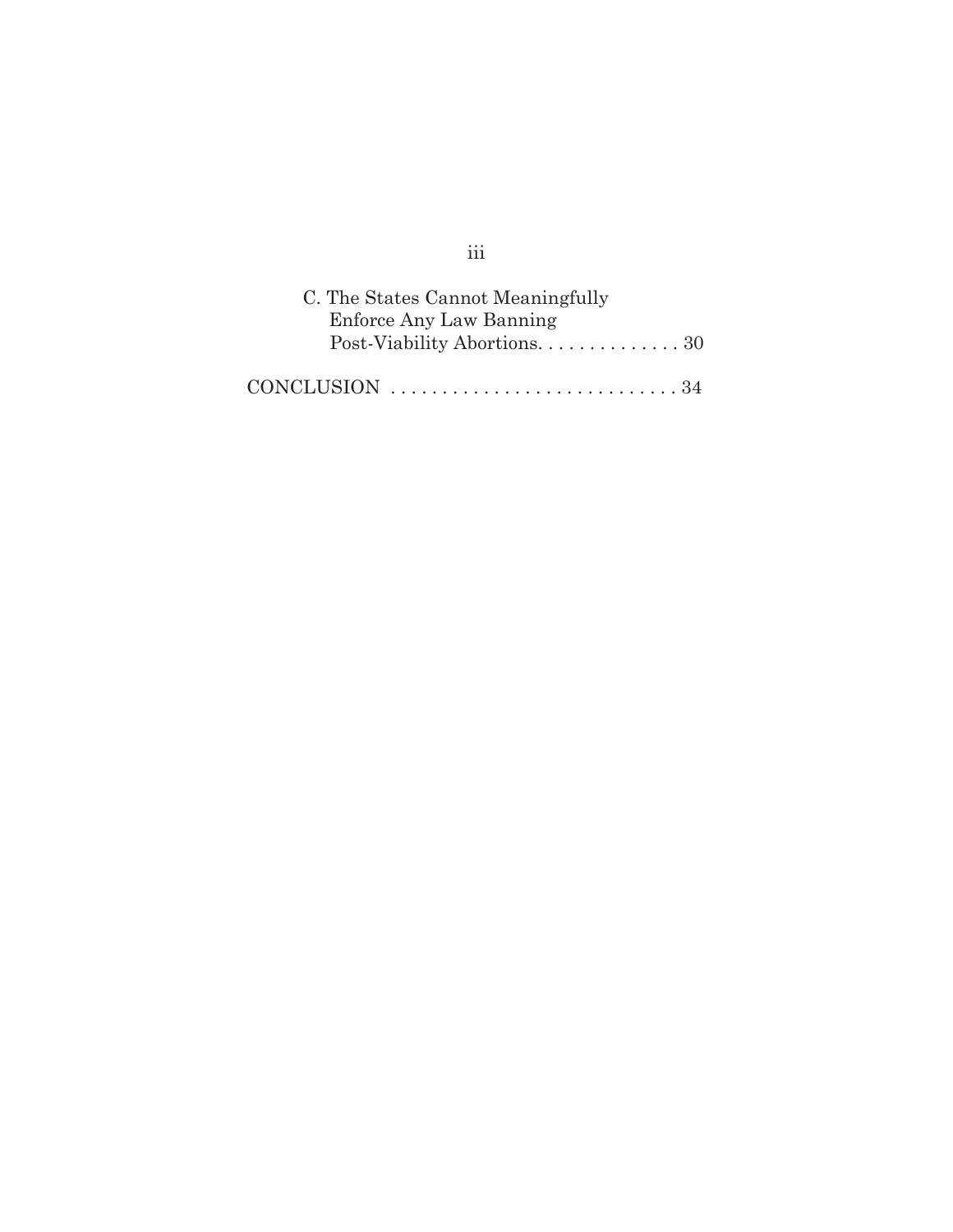# **TABLE OF AUTHORITIES**

iv

## **Cases:****Page**

| Akron v. Akron Center for Reproductive<br><i>Health</i> , 462 U.S. 416 (1983) $\dots \dots \dots \dots \dots \dots$                    |
|----------------------------------------------------------------------------------------------------------------------------------------|
| Am. Coll. of Obstet. & Gynec. v. Thornburgh,<br>737 F. 2d 283 (3d Cir. 1984). 32                                                       |
| Colautti v. Franklin, 439 U.S. 379 (1979) 26-28                                                                                        |
| <i>Doe v. Bolton,</i> 410 U.S. 179 (1973). $\dots \dots \dots 5, 31$                                                                   |
| <i>Doe v. Rampton, 366 F. Supp.</i> 189                                                                                                |
| Garcia v. San Antonio Metro. Transit Auth,                                                                                             |
| Guam Soc'y of Obstetricians &<br>Gynecologists v. Ada, 962 F.2d 1366<br>(9th Cir. 1992), cert. denied, 506 U.S.                        |
| Janus v. Am. Fed'n. of State, County,<br>& Mun. Employees, 585 U.S. __,                                                                |
| <i>Margaret S. v. Edwards</i> , 488 F. Supp. 181<br>$(E.D. La 1980) \ldots \ldots \ldots \ldots \ldots \ldots \ldots \ldots \ldots 32$ |
| Planned Parenthood v. Ashcroft, 462 U.S.                                                                                               |
| Planned Parenthood v. Casey, 505 U.S.                                                                                                  |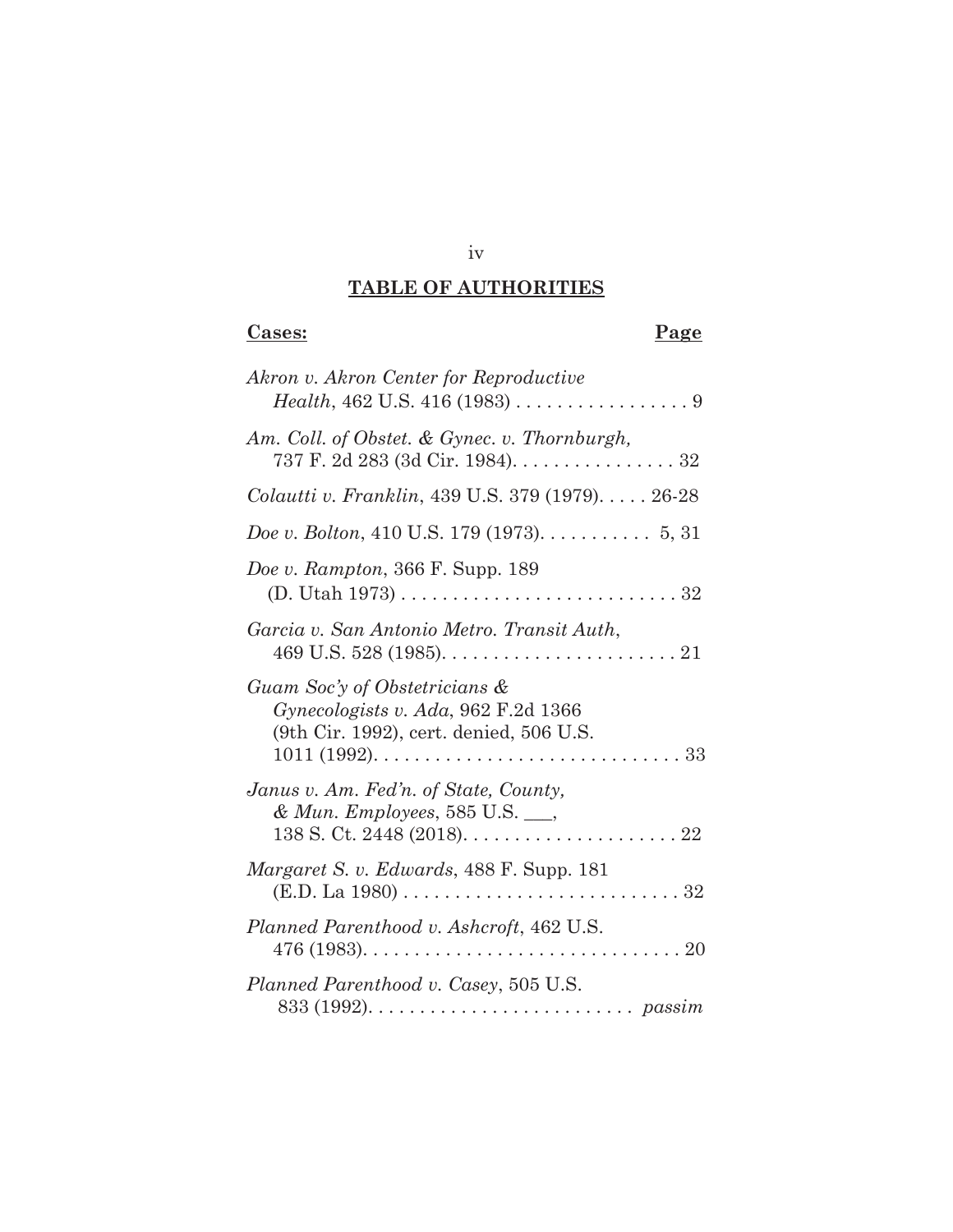| Planned Parenthood v. Danforth,<br>392 F. Supp. 1362 (E.D. Mo. 1975). 23                                                   |
|----------------------------------------------------------------------------------------------------------------------------|
| Planned Parenthood v. Danforth,                                                                                            |
| Planned Parenthood v. Fitzpatrick,<br>401 F. Supp. 554 (E.D. Pa. 1975). $\dots \dots \dots 23-24$                          |
| Roe v. Wade, 410 U.S. 113 (1973). passim                                                                                   |
| Schulte v. Douglas, 567 F. Supp. 522<br>(D. Neb. 1981) $\ldots \ldots \ldots \ldots \ldots \ldots \ldots \ldots \ldots 32$ |
| Thornburgh v. Am. Coll. of Obstet. $\&$                                                                                    |
| Webster v. Reproductive Health Services,                                                                                   |
| Women's Medical Prof'l. Corp. v. Voinovich,<br>130 Fed.3d 187 (6 <sup>th</sup> Cir. 1997). 32                              |
| Women's Medical Prof'l. Corp. v. Voinovich,                                                                                |
| Women's Services, P.C. v. Douglas,<br>710 F. 2d 465 (8th Cir. 1983). 33                                                    |

# **Other Authorities**:

| Am. Coll. of Obstetricians & Gynecologists |
|--------------------------------------------|
| & Soc'y for Maternal-Fetal Med., Obstetric |
| Care Consensus: Periviable Birth, 130      |
| Obstetrics $&$ Gynecology e187             |
|                                            |
|                                            |

v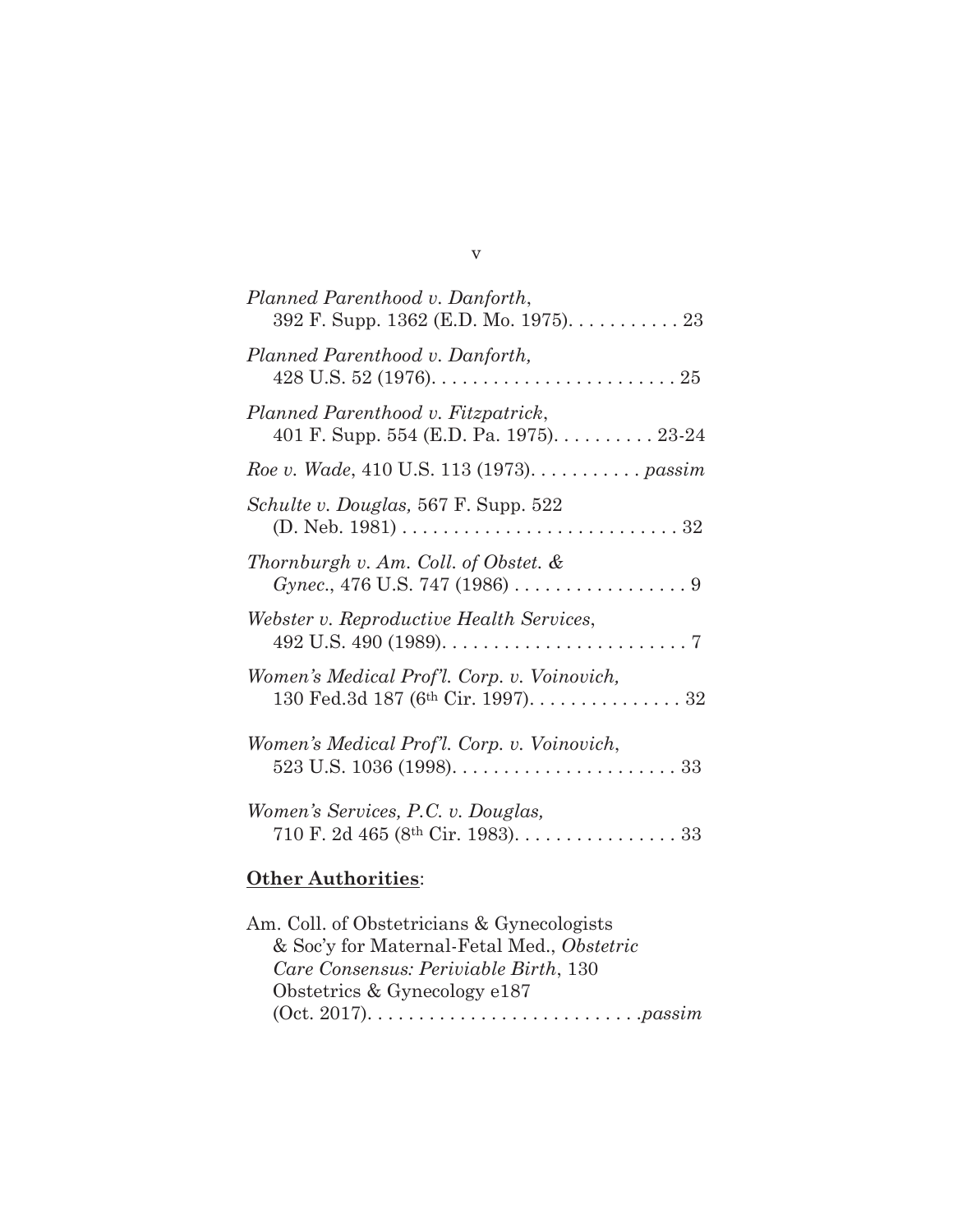| Am. Coll. of Obstetricians & Gynecologists<br>Committee on Obstetric Practice et al.,<br>Methods for Estimating the Due Date<br>$\ldots$ 13                                                                          |
|----------------------------------------------------------------------------------------------------------------------------------------------------------------------------------------------------------------------|
| Carl H. Backes et al., Outcomes<br>Following a Comprehensive Versus<br>a Selective Approach for Infants Born<br>at 22 Weeks of Gestation, 39 J.                                                                      |
| Clarke D. Forsythe, Abuse of Discretion: The                                                                                                                                                                         |
| John T. Noonan, Inquiry 5 "On the<br>Constitutional Foundation of the Liberty,"<br>in A Private Choice: Abortion in America<br>in the Seventies $(1979)$ 4                                                           |
| Justice Harry A. Blackmun, Memorandum<br>to the Conference, $Re: No. 70-18$ — $Roe$ v.<br>Wade (Nov. 21, 1972) (on file at Library<br>of Congress, Manuscript Division, Box<br>151, Folder 6, Harry A. Blackmun<br>6 |
| Justice Harry A. Blackmun, Unpublished<br>Second Draft Opinion in Roe v. Wade,<br>No. 70-18 (Nov. 22, 1972) (on file with<br>Library of Congress, Manuscript Division,<br>Box 151, Folder 6, Harry A. Blackmun<br>6  |
| Justice Harry A. Blackmun, Letter to Justice<br>Lewis Powell, (Dec. 4, 1972) (on file at                                                                                                                             |

## vi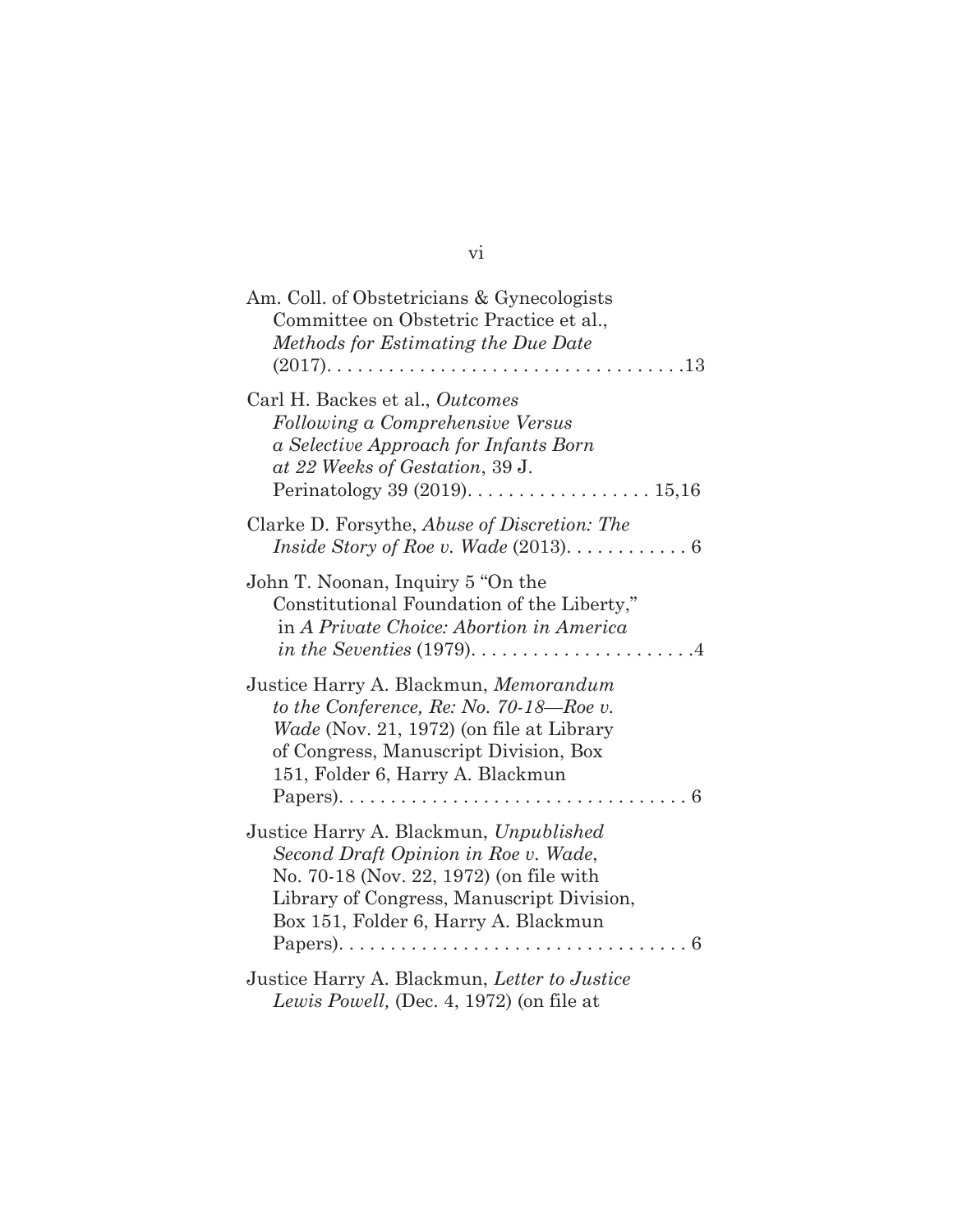| Library of Congress, Manuscript Division,<br>Box 151, Folder 6, Harry A. Blackmun                                                                                                                                                                           |  |
|-------------------------------------------------------------------------------------------------------------------------------------------------------------------------------------------------------------------------------------------------------------|--|
| Justice Harry A. Blackmun, Memorandum to the<br>Conference, (Dec. 11, 1972) (on file at Library<br>of Congress, Manuscript Division, Box 151,<br>Folder 6, Harry A. Blackmun Papers). 6                                                                     |  |
| Katrin Mehler et al., Survival Among Infants<br>Born at 22 or 23 Weeks' Gestation Following<br>Active Prenatal and Postnatal Care, 170                                                                                                                      |  |
| Liz Jeffries and Rick Edmonds, "Abortion:<br>The Dreaded Complication," Philadelphia                                                                                                                                                                        |  |
| Louis Hellman & Jack Prichard, Williams                                                                                                                                                                                                                     |  |
| Matthew A. Rysavy et al., <i>Between-Hospital</i><br>Variation in Treatment and Outcomes<br><i>in Extremely Preterm Infants, 372 New</i>                                                                                                                    |  |
| Paul Benjamin Linton and Maura K. Quinlan,<br>Does Stare Decisis Preclude Reconsideration<br>of Roe v. Wade? A Critique of Planned<br>Parenthood v. Casey, 70 Case W. Rsrv.<br>L. Rev. 283 (2019). $\dots \dots \dots \dots \dots \dots \dots \dots 12, 32$ |  |
| Richard Perez-Pena, "Prison Term For<br>Doctor Convicted in Abortions,"<br>The New York Times (June 15, 1993). 30                                                                                                                                           |  |

# vii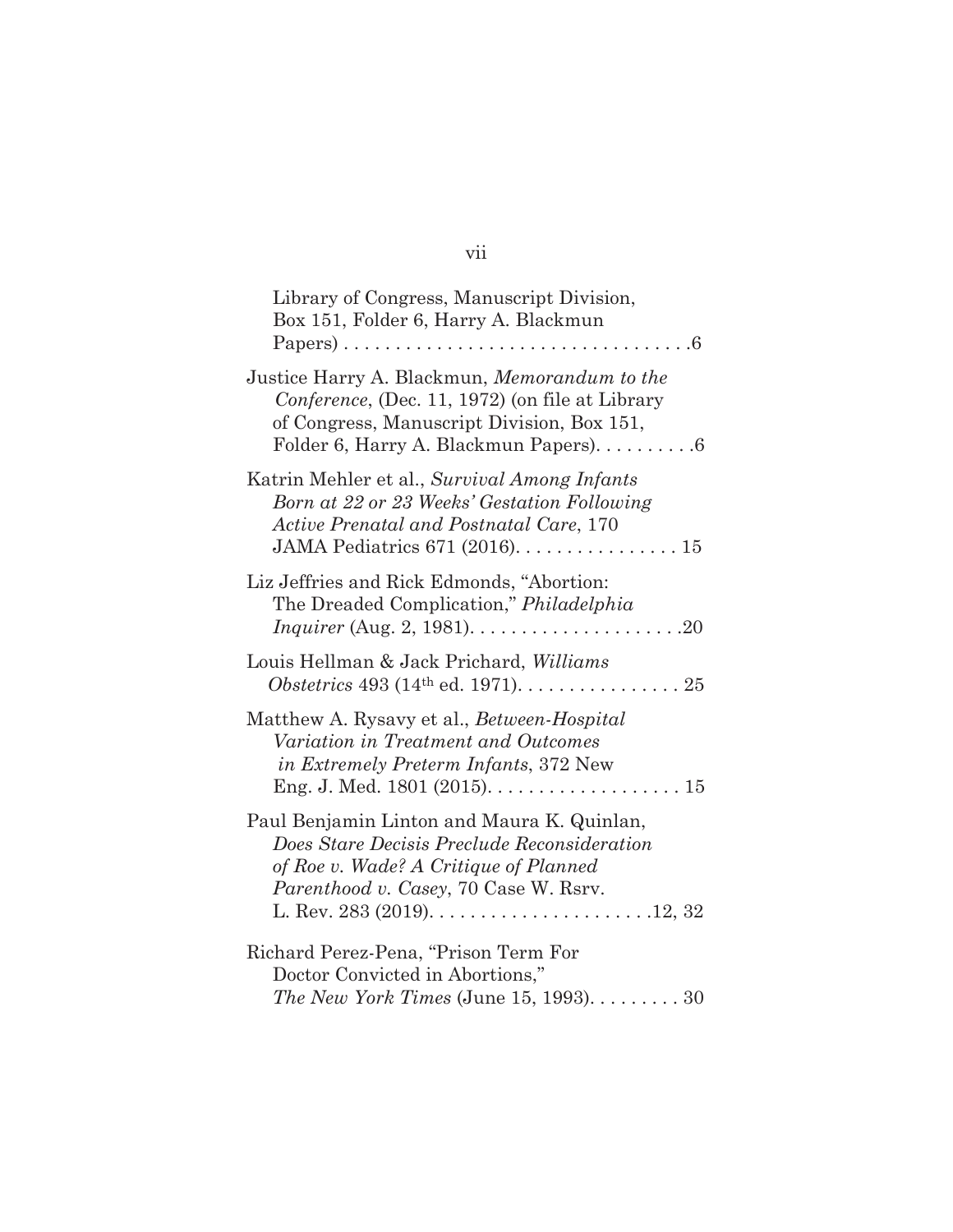#### **INTEREST OF THE AMICI1**

*Amici Curiae,* the Catholic Medical Association ("CMA") and the National Association of Catholic Nurses-USA ("NACN"), are national nonprofit professional health care organizations. CMA's members include board certified obstetricians and gynecologists, pediatricians, neonatologists, and other health care providers in various practice specialties and stages of medical training. NACN's members include nurses who also work in these specialties. In the course of their normal practices, these health care professionals are called upon to make predictions of viability and/or to provide care to unborn and newly born babies that are near the limits of viability. Both of these organizations are dedicated to providing quality medical care to all members of the human family, including those not yet born.

*Amici Curiae*, Texas Alliance for Life and Idaho Chooses Life are state-wide nonprofit prolife organizations that are dedicated to the restoration of legal protection for unborn human life throughout pregnancy. These organizations regularly participate as *amici curiae* in cases involving protection for vulnerable human life.

<sup>&</sup>lt;sup>1</sup> No counsel for any party authored this brief in whole or in part, and no party, person or entity other than the *amici*, their members and counsel have made any monetary contribution intended to fund the preparation or submission of this brief. Counsel for all parties have filed blanket consents.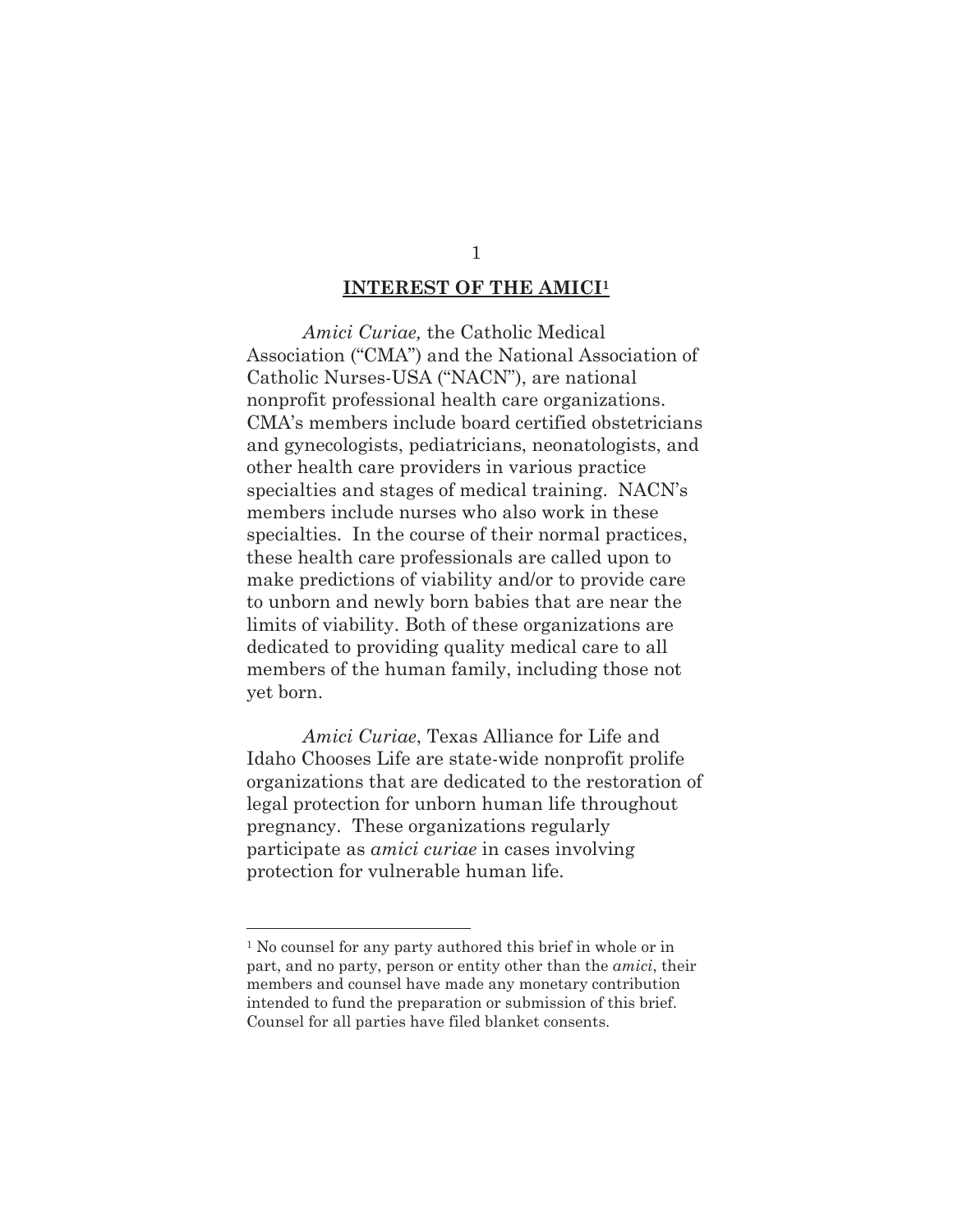2

 This brief will provide the Court with a better understanding of the complexity of the medical aspects of making a viability assessment. In addition, it will highlight the significant difficulties associated with attempting to apply the medical concept of viability as a legal standard in the context of abortion.

 All *amici* seek to have the Court overturn *Roe v. Wade,* which prevents States from providing any meaningful protection for unborn children.

#### **SUMMARY OF THE ARGUMENT**

*Roe's* selection of viability as the time in pregnancy to assign value to the unborn child's life and allow the State to intervene on the child's behalf constituted an arbitrary policy choice. Neither the parties nor any *amici* had argued that the concept of viability was critical, or even relevant, in addressing the constitutionality of the statutes at issue.

 In *Casey*, the Court stated that courts may not draw arbitrary lines without offering adequate justification for those lines. Yet, this is precisely what *Roe* did. It chose an arbitrary "line" of viability and gave no principled justification for doing so.

*Roe's* choice of viability was particularly unsuitable because the Court appears to have had little understanding of the complexity of the medical aspects involved in assessing viability. And, the Court's references to viability reflect a lack of even a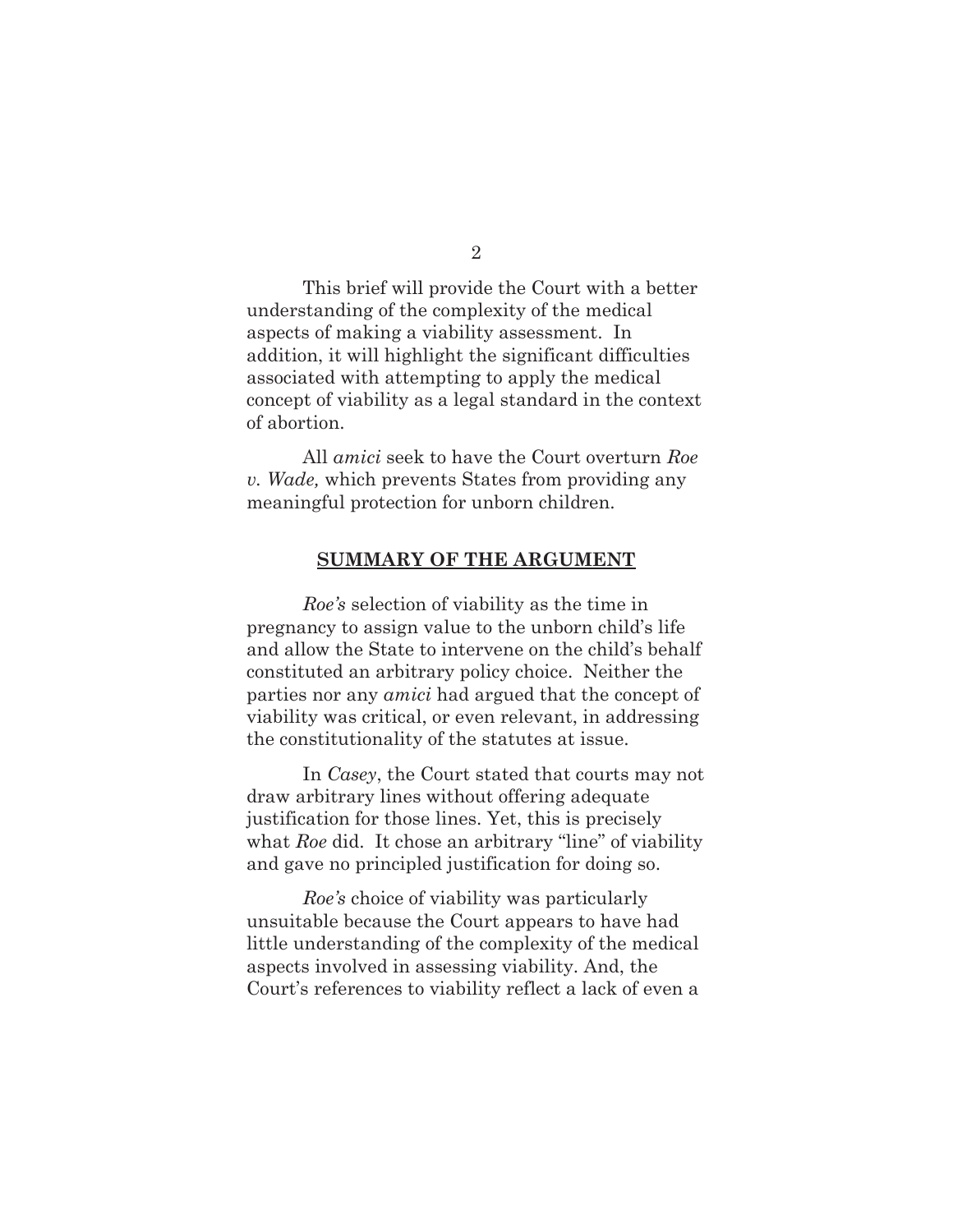rudimentary understanding of the nature of and purpose for a viability assessment.

 Likewise, the Court failed to appreciate the inappropriateness of attempting to apply that medical concept as a legal standard in the context of abortion. Some of the most critical criteria for determining viability in the non-abortion context the type and amount of prenatal and postnatal care that is provided—are not even relevant in the context of abortion.

 Reliance on viability has proven to be completely unworkable in practice because it is incapable of being applied and enforced in a principled, consistent fashion. The Court has left the viability determination entirely in the hands of the abortion provider. In so doing, it has ceded to a third party the ability to determine both the scope of the right to abortion and the value to be accorded to the unborn child.

 Despite the Court's repeated assurances that the right to abortion is not absolute, *Roe* prevents States from providing any meaningful protection for unborn children prior to viability and, as a practical matter, thereafter. Given that the "central holding" of *Roe* is unworkable and irredeemably flawed, *Roe* should be overruled.

 The Court should extricate itself from the arbitrary line-drawing that *Roe* and *Casey* engaged in while attempting to settle the abortion controversy. There is no non-arbitrary line during pregnancy that the Court can draw, because the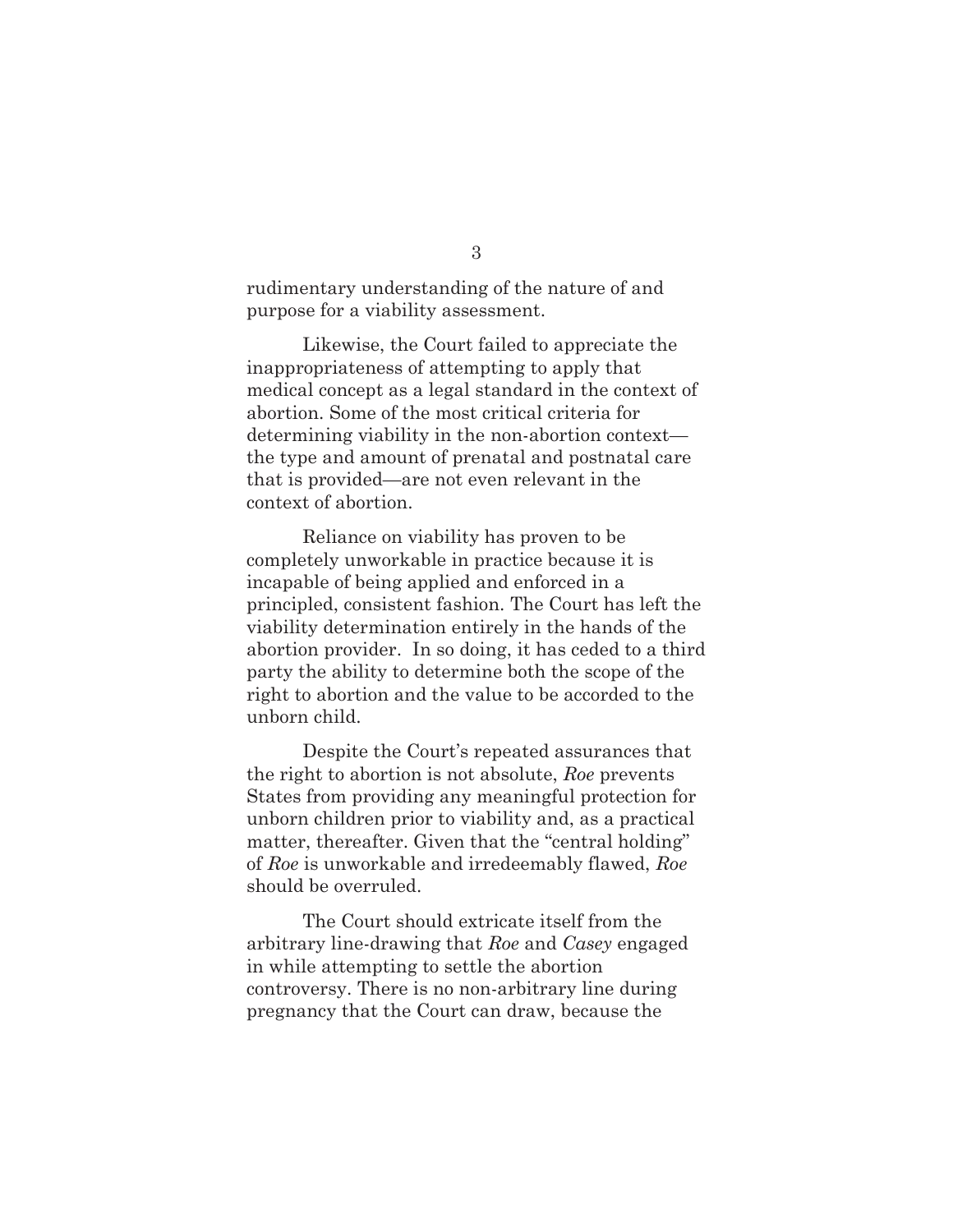lives of unborn children are on a continuum toward adulthood from conception (fertilization) forward. Any arbitrary line that the Court might seek to replace the viability cut-off with would simply amount to yet another act of judicial legislating.

 Therefore, the issue should be returned to the elected representatives of the people so that they can exercise their rightful authority to provide protection for all members of the human family, including those not yet born.

#### **ARGUMENT**

 In *Roe v. Wade*, 410 U.S. 113 (1973) the Court was presented with two competing arguments. One side argued that a woman has an "absolute right" to abortion throughout pregnancy. *Id.* at 156. The other argued that the State could "protect prenatal life" throughout pregnancy. *Id.* In response, the Court held that there was a fundamental constitutional right to abortion,2 but repeatedly stated that this right was not absolute and that it could be limited by the State's important and legitimate interest in protecting "potential" life. *Id.* at 153, 154, 162.

<sup>2</sup> The many flaws in the approach taken by the Court in finding such a right are not addressed in this brief, but they have been rightly criticized in numerous scholarly articles ever since *Roe* was handed down. *See*, John T. Noonan, Inquiry 5 "On the Constitutional Foundation of the Liberty," in A Private Choice: Abortion in America in the Seventies, 20 (1979) (providing an overview of the early scholarly response to *Roe*).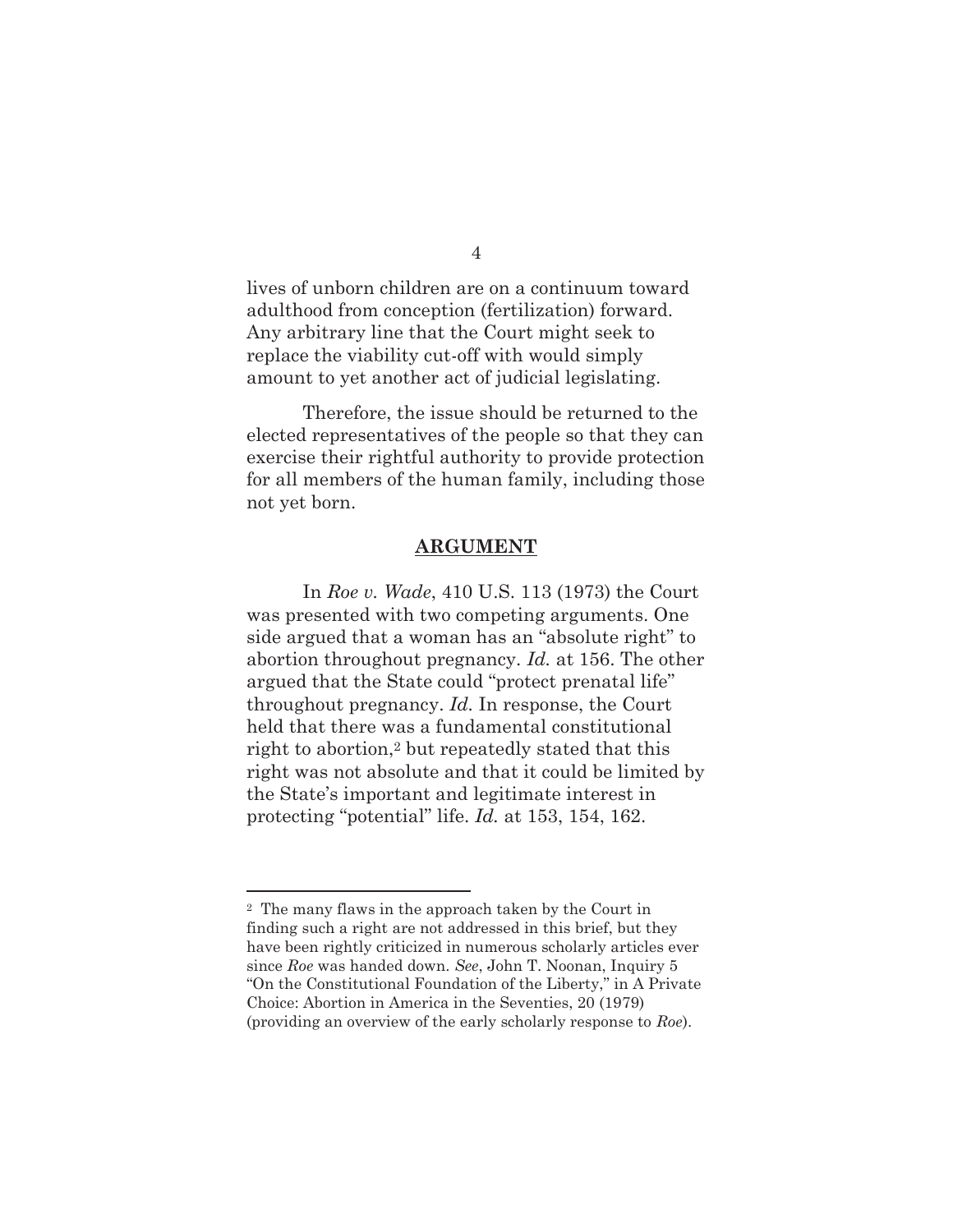5

 In reaching this conclusion, the Court decided that the State's interest did not become sufficiently compelling to override the woman's right to abortion until the point of viability, and that the States could not prohibit any abortion prior to viability. Thus, in attempting to balance the competing interests, the Court determined that the unborn child's life was not sufficiently *valuable* to be protected until the stage of viability was reached—the point when the unborn child is "potentially able to live outside the mother's womb, albeit with artificial aid." *Roe* at 160.

 As set forth below, the choice of viability was particularly poor for a number of reasons.

## **I.** *ROE'S* **CHOICE OF VIABILITY WAS ARBITRARY AND LACKED ANY REASONED JUSTIFICATION.**

## **A. The Court's Selection of Viability as the Time in Pregnancy to Assign Value to the Unborn Child Was an Arbitrary Policy Choice.**

 The statutes challenged in *Roe* and *Doe v. Bolton*, 410 U.S. 179 (1973), did not make any distinctions based on viability. And neither the parties nor any *amici* argued that the concept of viability was relevant. Indeed, it was not until well after oral argument and circulation of the second draft opinion, that viability appears to have been discussed as a possible dividing-line within the framework that the Court was crafting to regulate abortion.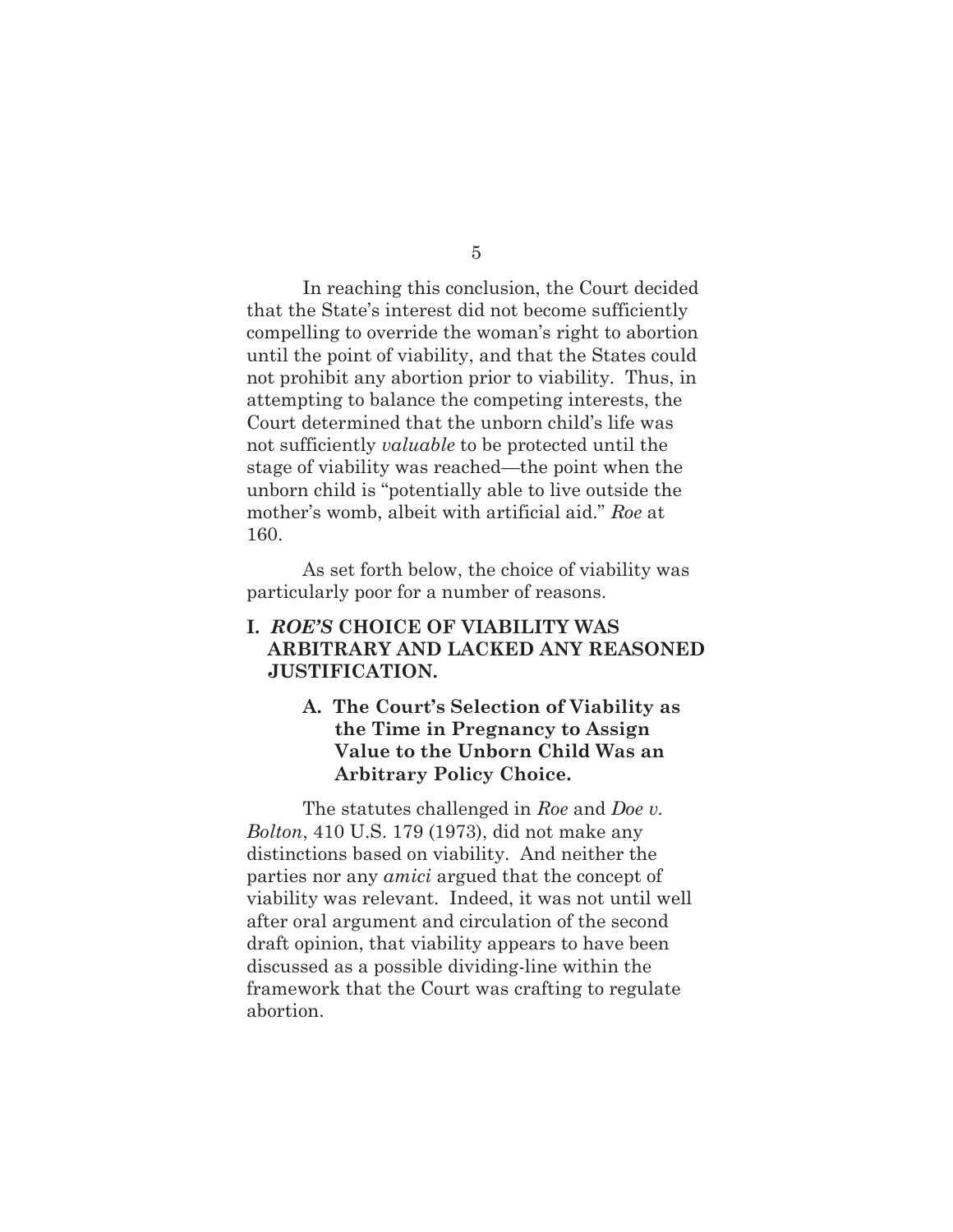6

 That second draft opinion in *Roe* drew the line at the end of the *first trimester*; not at viability. Justice Harry A. Blackmun, *Unpublished Second Draft Opinion in Roe v. Wade*, No. 70-18 (Nov. 22, 1972) (on file with Library of Congress, Manuscript Division, Box 151, Folder 6, Harry A. Blackmun Papers). And, although viability was ultimately settled upon by the Court, Justice Blackmun described both the "end of the first trimester" and "viability" as being "*equally arbitrary*." Justice Harry A. Blackmun, *Memorandum to the Conference, Re: No. 70-18—Roe v. Wade* (Nov. 21, 1972) (on file at Library of Congress, Manuscript Division, Box 151, Folder 6, Harry A. Blackmun Papers).

 The internal papers of the Court also suggest that the choice of viability was based primarily on pragmatic policy concerns and personal preferences with respect to allowing more time to obtain an abortion.3 It was not based on any evidence

<sup>3</sup> For example, Justice Blackmun states: "I could go along with viability if it could command a court." Justice Harry A. Blackmun, *Letter to Justice Lewis Powell,* (Dec. 4, 1972) (on file at Library of Congress, Manuscript Division, Box 151, Folder 6, Harry A. Blackmun Papers). Justice Blackmun also states that, as a "practical" matter, the choice of viability would allow women "who may refuse to face the fact of pregnancy" more time to obtain an abortion. Justice Harry A. Blackmun, *Memorandum to the Conference*, (Dec. 11, 1972) (on file at Library of Congress, Manuscript Division, Box 151, Folder 6, Harry A. Blackmun Papers). See also, Clarke D. Forsythe, *Abuse of Discretion: The Inside Story of Roe v. Wade* 133-140 (2013) for further discussion and support.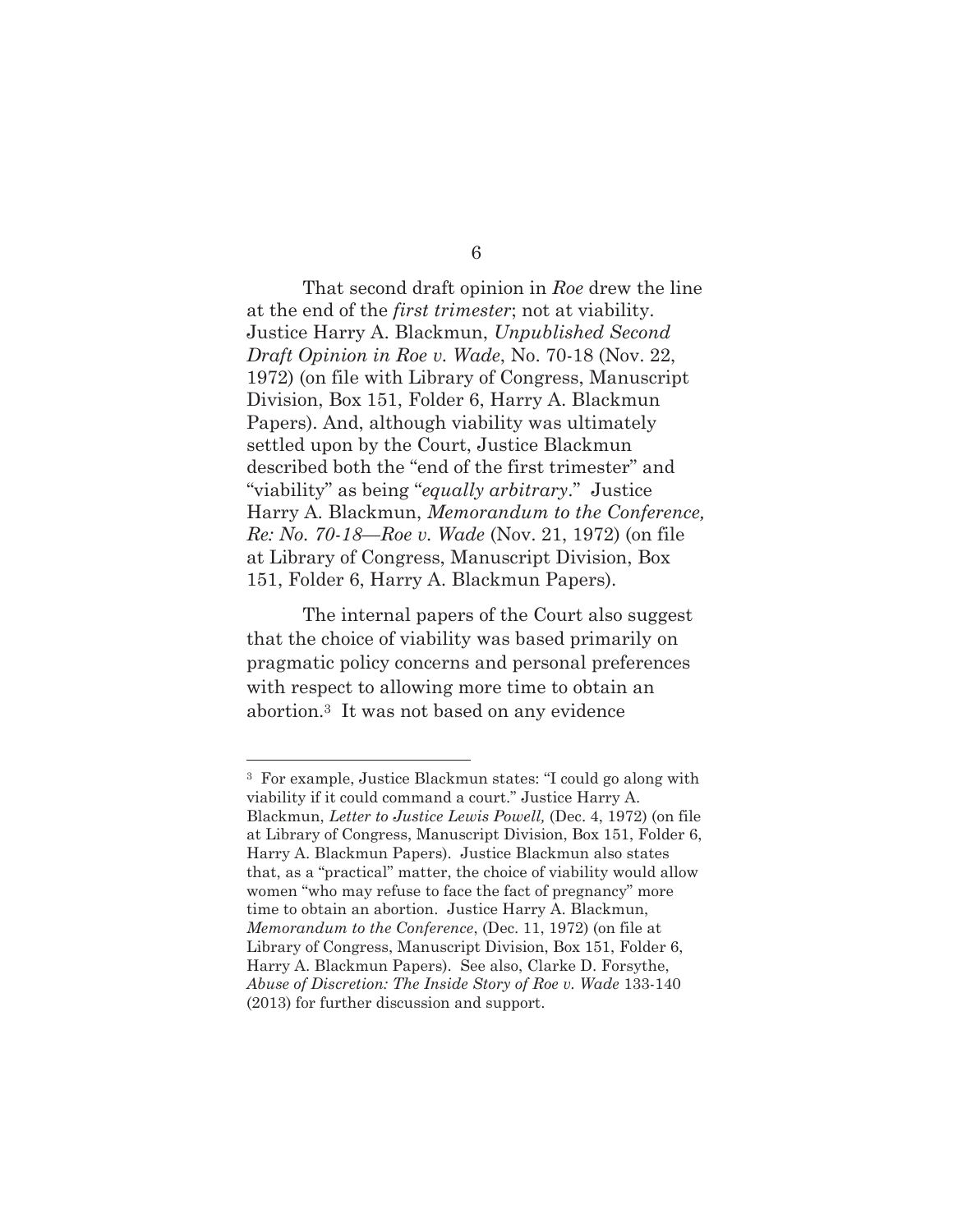presented to the Court or on any constitutional or statutory text.

 Thus, in creating the trimester framework of *Roe*, the Court was not engaged in the traditional judicial function of reviewing the text of the Constitution or any relevant statute.4 Nor was the Court examining the intent of the framers in drafting the Fourteenth Amendment.5 Instead, the Court was primarily acting in a quasi-legislative capacity—making judgments not about what any duly enacted law said, but rather, on what it deemed to be "practical" solutions to social problems related to unwanted pregnancies.

#### **B.** *Roe* **Did Not Provide Any Reasoned Justification for Choosing Viability.**

Courts may not draw arbitrary lines without offering adequate justification for those lines. *Casey,*

<sup>4</sup> In *Webster v. Reproductive Health Serv*. 492 U.S. 490, 518 (1989), Justice Rehnquist stated: "The key elements of the *Roe* framework—trimesters and viability—are not found in the text of the Constitution or in any place else one would expect to find a constitutional principle." This has resulted in a "web of legal rules that have become increasingly intricate, resembling a code of regulations rather than a body of constitutional doctrine." *Id.* 

<sup>5</sup> Dividing pregnancy into three distinct terms "partakes more of judicial legislation than it does of a determination of the intent of the drafters of the Fourteenth Amendment." *Roe* at 174, 175 (Rehnquist, J. dissenting) (noting that at the time that the Fourteenth Amendment was adopted, the laws in 36 states and territories "limited abortion.")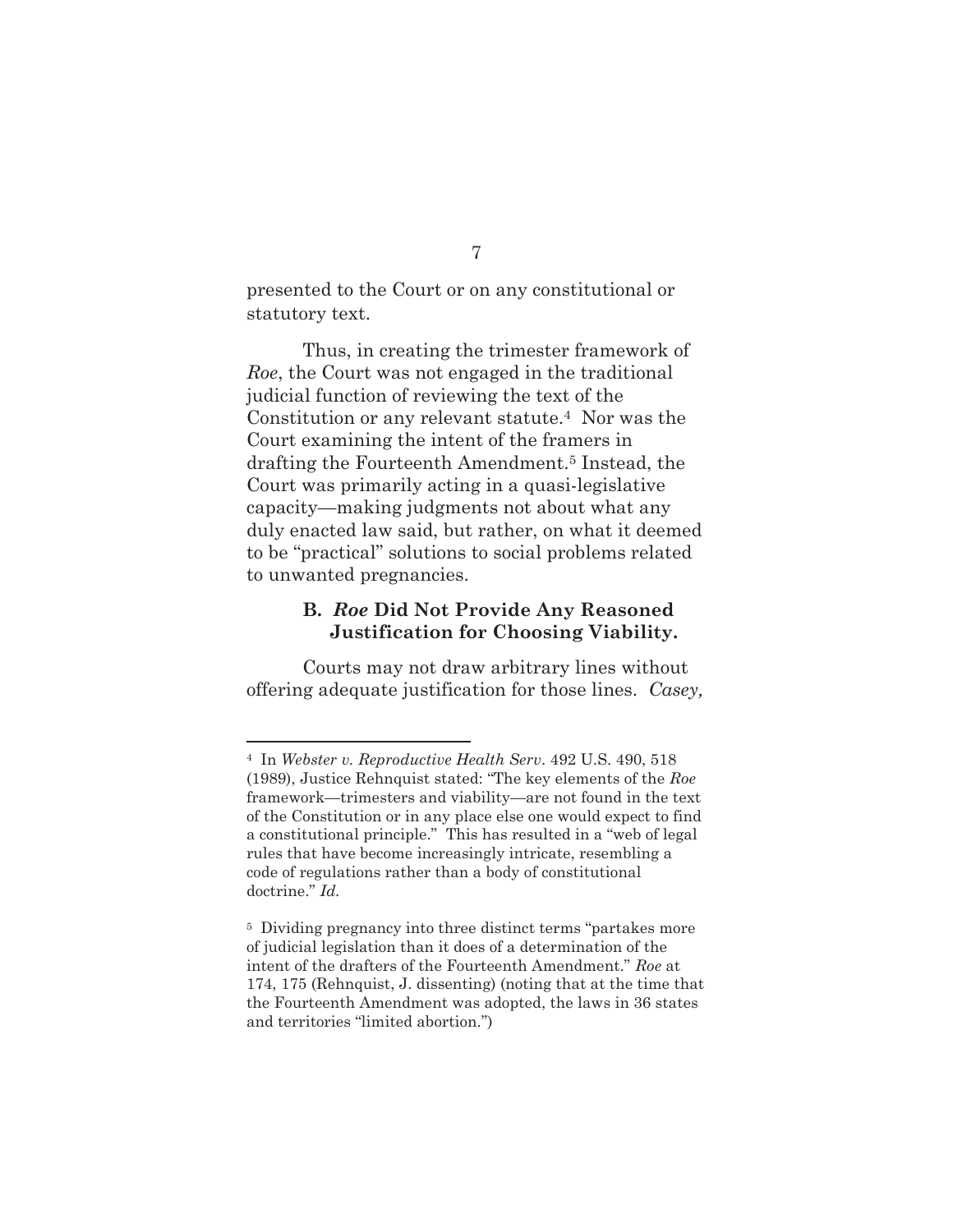505 U.S. at 870. Yet, this is precisely what *Roe* did. It chose an arbitrary "line" of viability and gave no principled justification for doing so.

 In defending its adherence to *Roe, Casey* claimed that *Roe's* selection of viability was "a reasoned statement, elaborated with great care." *Casey* at 870*.* However, *Roe's* explanation for its selection of viability as the critical point upon which to balance the competing interests in the abortion controversy was superficial and conclusory, at best. In fact, the Court's entire "elaboration" of its reasoning consists of three sentences making bald assertions—not one of which was supported by any actual explanation.

First, *Roe* asserted that the State's interest in protecting potential life "grows in substantiality as the woman approaches term and, at a point during pregnancy, . . . becomes 'compelling.'" 410 U.S. at 162-63. The Court provided no explanation as to *why* the State's interest in protecting human life should grow substantially as the unborn child grows and develops during the pregnancy. Nor did the Court attempt to explain *why* the State's interest in protecting unborn human life just prior to viability should be nonexistent and then suddenly appear just after viability, if it is growing in substantiality throughout pregnancy.

 Certainly, a State's interest in protecting the life of a newborn baby is no less than its interest in protecting the life of a toddler, a teenager or an adult. An unborn child, like a newborn, is on a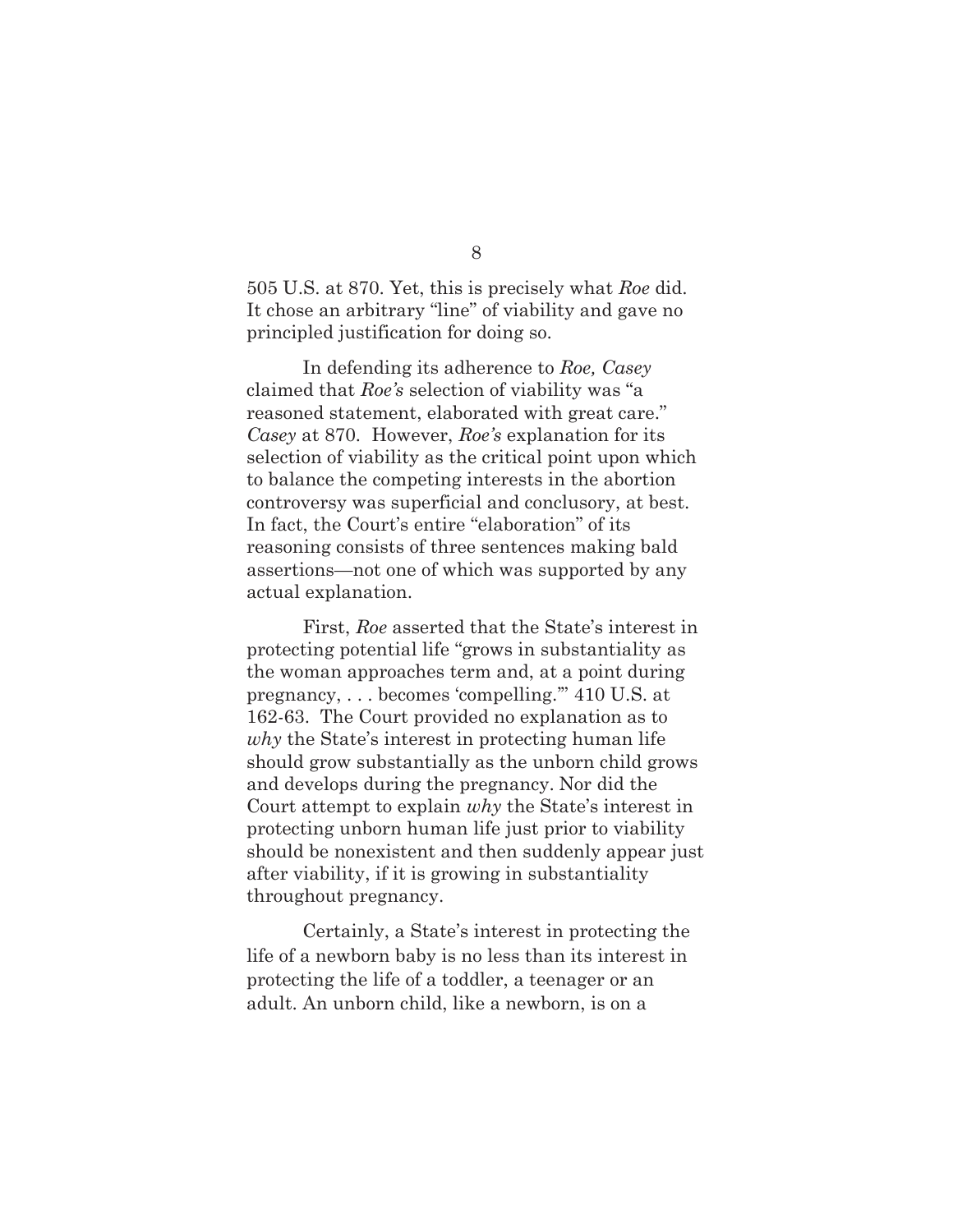continuum toward adulthood. The State's interest in protecting both is the same.

 This is especially true if, as *Roe* claimed, the State's interest is only in protecting "potential" life. As Justice O'Connor noted in *Akron v. Akron Center for Reproductive Health*, "*potential* life is no less potential in the first weeks of pregnancy than it is at viability or afterward." 462 U.S. 416, 461 (1983) (O'Connor, J. dissenting) (emphasis in original).

 Next, the Court stated that the compelling point is at viability, "because the fetus then presumably has the capability of meaningful life outside the mother's womb." *Id.* at 163. The Court did not explain what it meant by "meaningful life."6 Nor did it offer any explanation of *why* the capability of "meaningful life" outside the womb should mark the time at which a State may protect prenatal life.

 Surely the State's interest in protecting the most vulnerable—a newborn or the mentally disabled (whom some may consider lacking in "meaningful life")—is at least as great as its interest in protecting the lives of competent adults, not less.

<sup>6</sup> Years later, in *Thornburgh v. A.C.O.G*, Justice Stevens seemed to suggest that "meaningful life" referred to the capacity to "feel pain, to experience pleasure, to survive, and to react to [one's] surroundings." 476 U.S. 747, 778 (1986) (Stevens, J., concurring).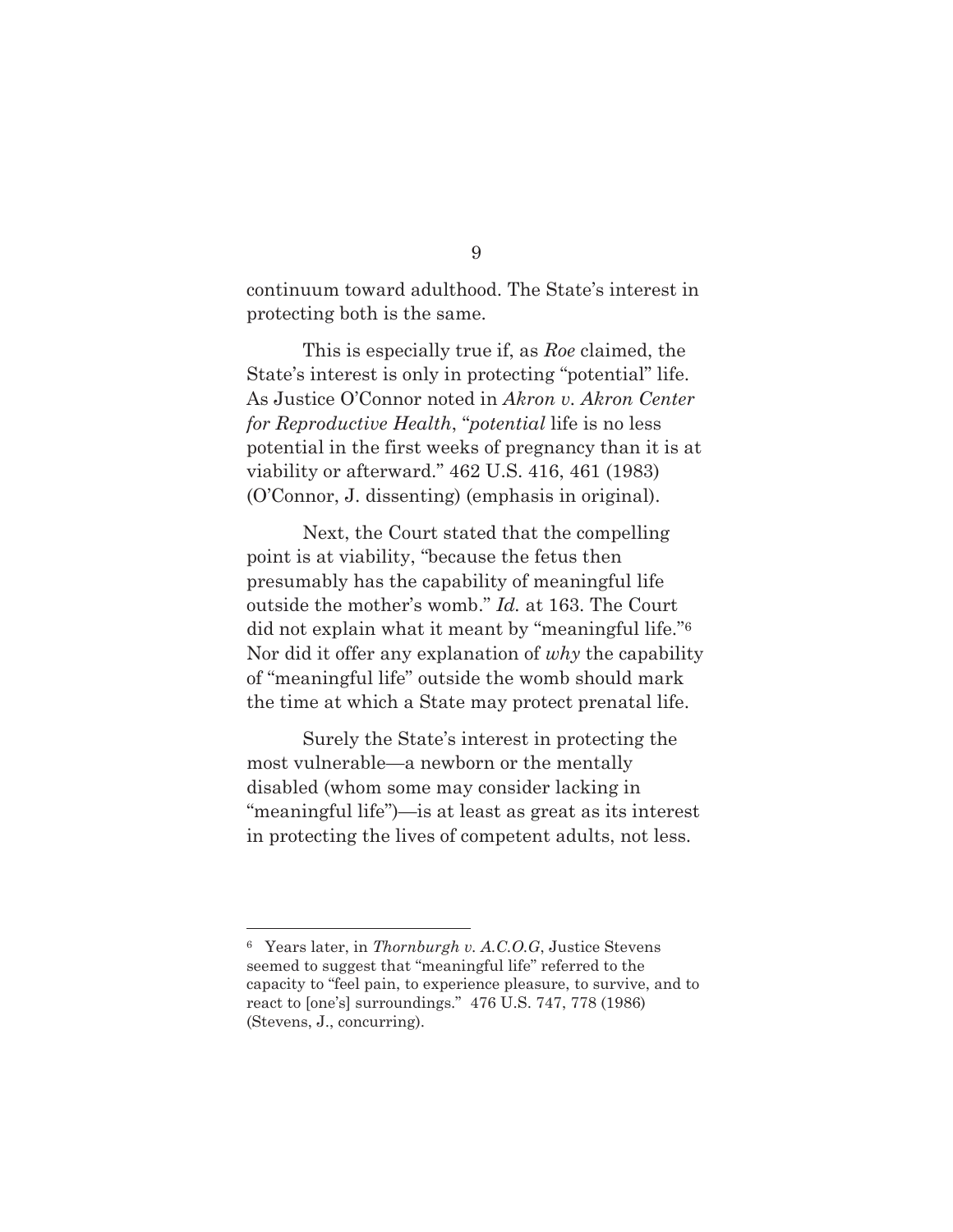10

 Finally, the Court asserted that the choice of viability "has both logical and biological justifications." *Id*. Again, it did not attempt to explain these "justifications." Indeed, there is a certain *illogic* in the notion that the State should be able to protect prenatal life by prohibiting abortion only *after* viability (when the unborn child could live independently and is least in need of protection), but not before viability (when the unborn child is most vulnerable and in need of protection). The "logic" would seem to have matters backward.

 Likewise, there is little, if any, "biological" justification for choosing viability as the point when the State's interest in protecting fetal life becomes compelling. A 23-week-old unborn child who would be viable today is no different, *biologically*, than a 23-week-old unborn child who would not have been viable in 1973. There is simply no *intrinsic* biological difference between these two children.

 Thus, contrary to *Casey's* assertion, *Roe's* selection of viability was not "reasoned" and "elaborated with great care." None of the three sentences in *Roe* that relate to the choice of viability as the critical point in time to assign value to unborn human life explain any actual rationale for choosing it. Instead, it would appear that the Court simply decided that a line must be drawn and determined that, of the various arbitrary lines available,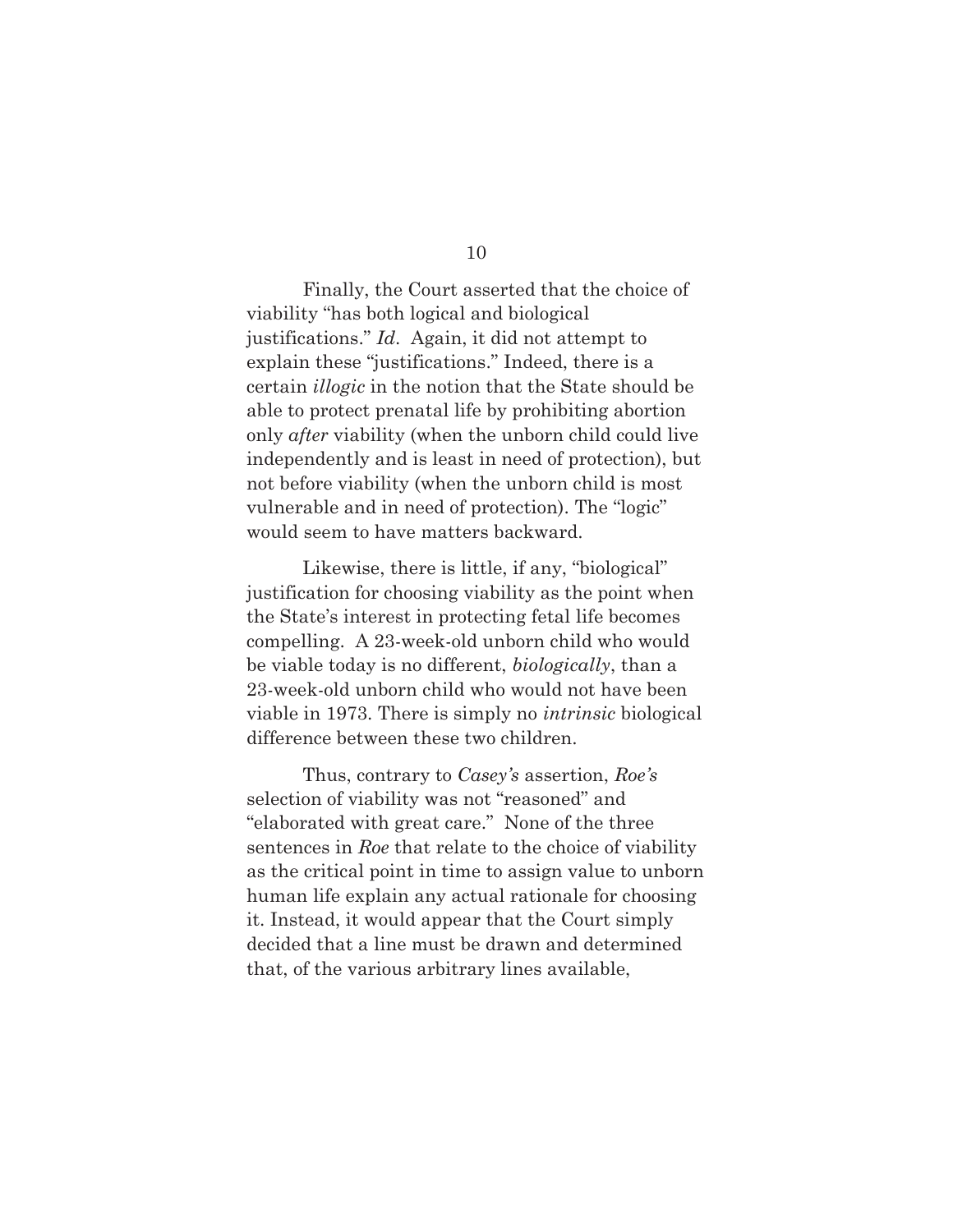viability was the most desirable from their personal perspectives.

## **II. VIABILITY IS A COMPLEX MEDICAL ASSESSMENT BASED ON NUMEROUS FACTORS OF VARYING DEGREES OF ACCURACY AND APPLICATION.**

 The Court's adoption of viability as a significant dividing-line within pregnancy was an apparent afterthought. This may explain its flawed and incomplete understanding of the medical concept of viability which is evident in the Court's descriptions of viability in *Roe* and later cases.

## **A. Viability Is Not a "Simple Limitation" or Determination.**

 *Casey* referred to viability as though it is a well-defined line (or point in time) that can be determined with some precision—a "simple limitation." 505 U.S. at 855. However, viability is not a defined line at all. Rather, it is a *prediction*—an educated guess—about the statistical probability that a baby has of surviving if born prematurely.

 This is a complex estimation based on assessing multiple factors—many of which are difficult to accurately ascertain. The assessment usually is made in the context of managing a pregnancy at risk of premature birth or in the context of determining the type and amount of care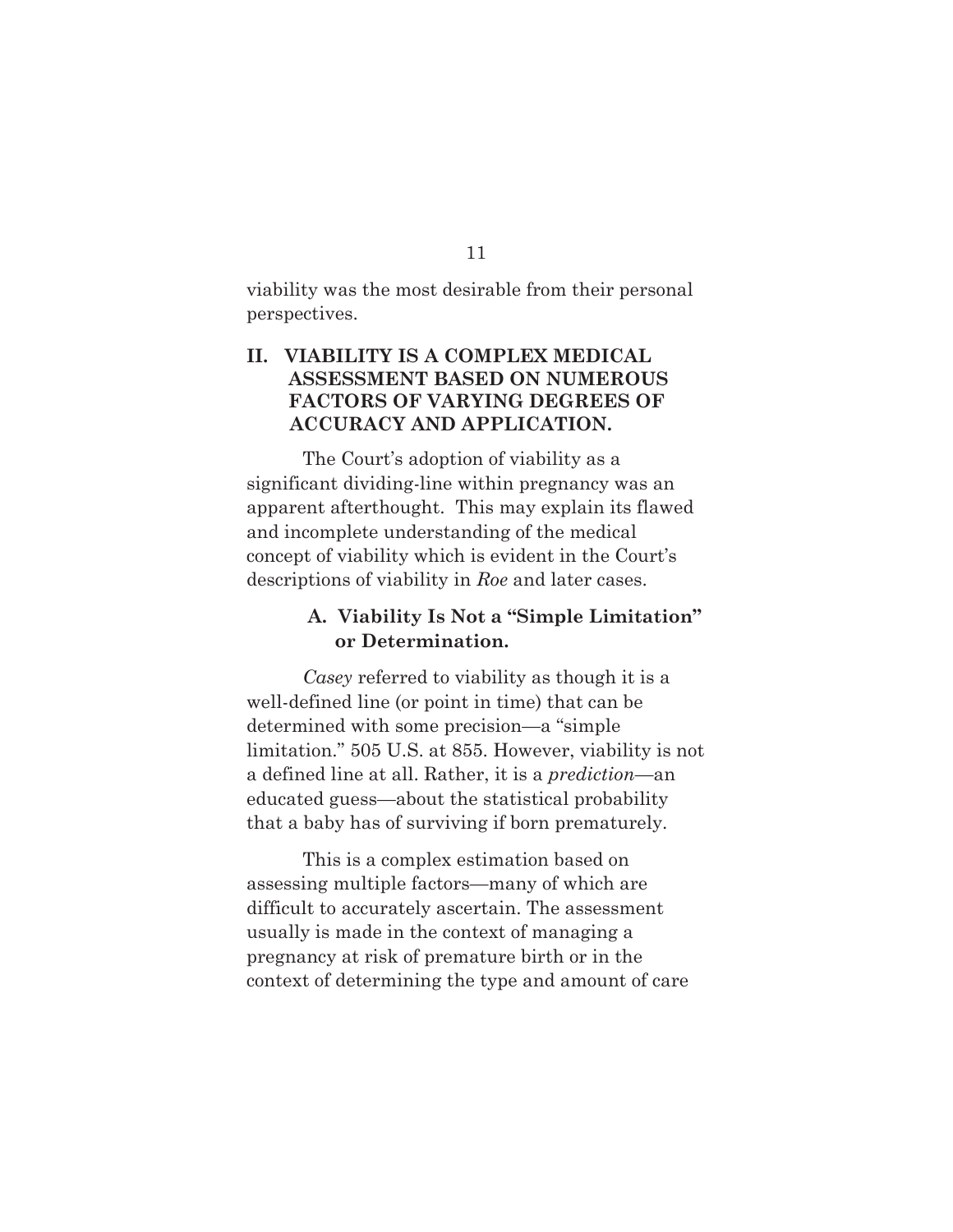to be provided to a baby that has already been born prematurely.7

 The American College of Obstetricians and Gynecologists, in conjunction with the Society for Maternal-Fetal Medicine, has published a joint paper discussing viability assessments. *See*, Am. Coll. of Obstetricians & Gynecologists & Soc'y for Maternal-Fetal Medicine, *Obstetric Care Consensus: Periviable Birth*, 130 Obstetrics & Gynecology e187 (Oct. 2017) ("*Obstetric Care Consensus*").8 As noted therein, viability is currently predicted by examining numerous factors, all of which have varying degrees of accuracy and application.

 1. Some factors are intrinsic to the baby—his or her gestational age, weight, and sex—and are considered "nonmodifiable." *Id*. at e190. But each of these factors has limitations with respect to its accuracy of determination—especially during pregnancy.9

<sup>7</sup> The medical journal articles cited in this brief all discuss assessments of viability in these two situations. As will be discussed in Part III of this brief, many aspects of making a viability assessment in these circumstances are inapposite in the context of abortion.

<sup>8 &</sup>quot;Periviable birth" is defined as a "delivery occurring from 20 0/7 weeks to 25 6/7 weeks of gestation." *Id*. at e188.

<sup>9</sup> S*ee*, Paul Benjamin Linton and Maura K. Quinlan, *Does Stare Decisis Preclude Reconsideration of Roe v. Wade? A Critique of Planned Parenthood v. Casey*, 70 Case W. Rsrv. L. Rev. 283, 296-298 (2019) ("*Stare Decisis"*) for a more detailed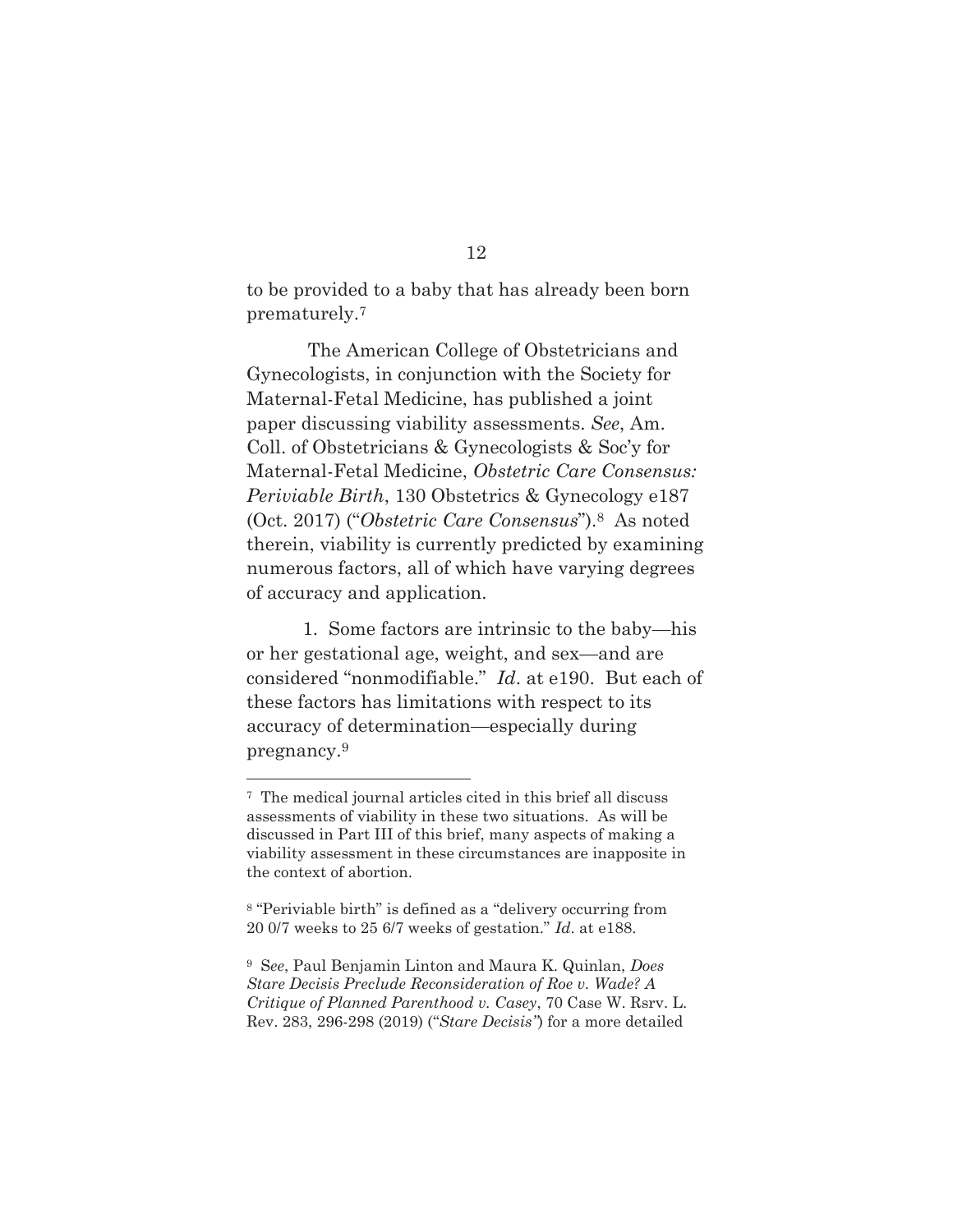13

 Take gestational age, for example. The most accurate method for determining gestational age is by using fetal ultrasound during the first trimester, based on crown-rump length. Am. Coll. of Obstetricians & Gynecologists Committee on Obstetric Practice et al., *Methods for Estimating the Due Date* at 2 (2017) ("*Due Date*"). However, even at this stage of pregnancy, the margin of error is plusor-minus five to seven days. *Id.* Other less accurate methods of determining gestational age, such as those based on physical examination or the patient's recollection of the first day of her last menstrual period, may have much greater margins of error. *Id.*

 Therefore, even if a woman has had a first trimester ultrasound, the estimated gestational age of the baby might still be off by a week. And, an error of this magnitude during the periviable period can make a difference between a determination of viability or nonviability.

 Moreover, the accuracy of ultrasound assessments of gestational age *decreases* as the pregnancy progresses. For example, an ultrasound obtained between the beginning of the twenty-second week and the end of the twenty-seventh week has a margin of error of plus-or-minus ten to fourteen days. *Due Date,* at 3.

description of the limitations inherent in making an accurate viability determination based on these and other factors.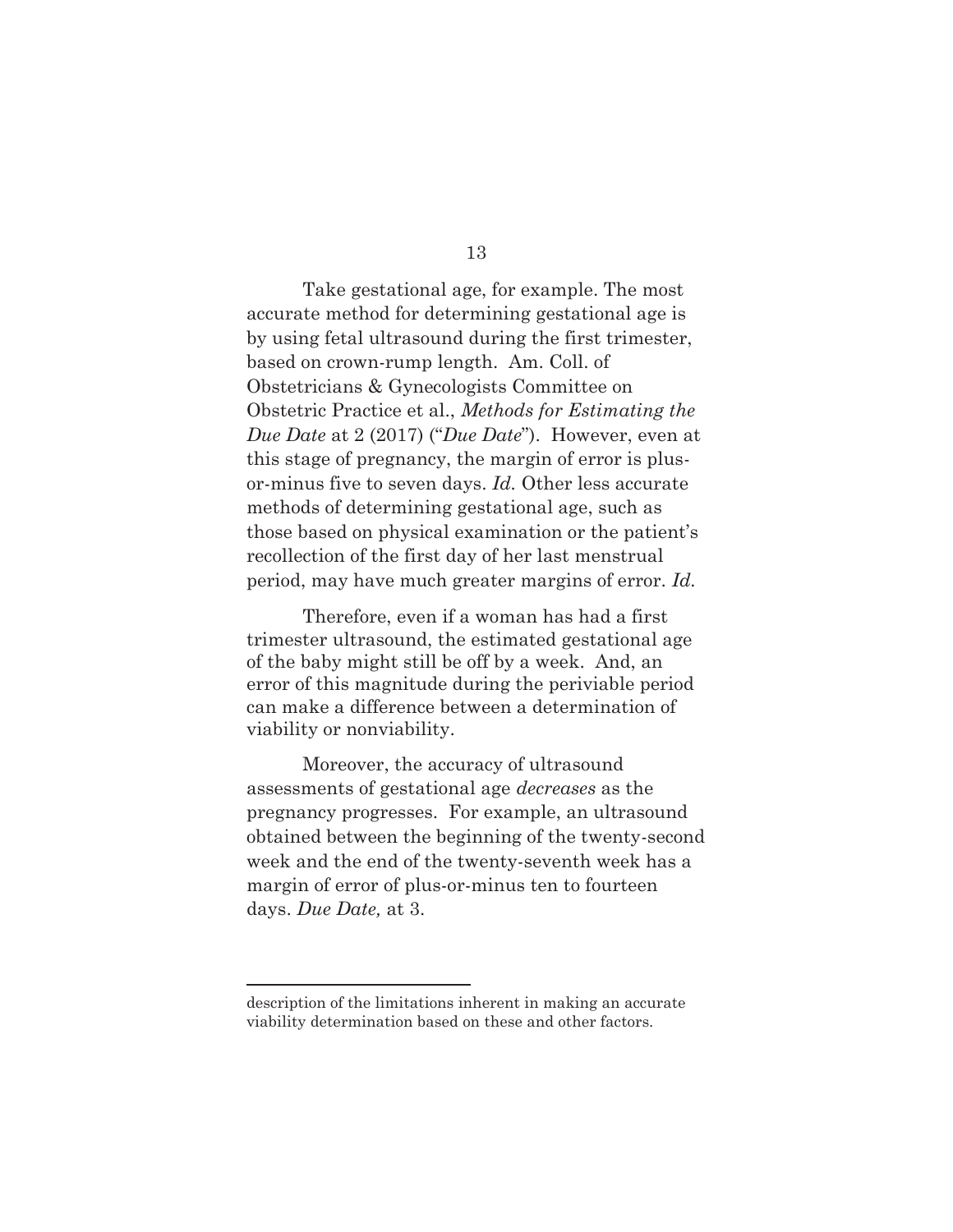14

 2. In addition to the above intrinsic factors that are considered in assessing viability, there are a number of other factors that relate to extrinsic conditions (which may or may not be present). The most important of these factors are the type of *prenatal* treatments given to the pregnant woman and the *postnatal* care administered to the newborn. *Obstetric Care Consensus*, at e194-e195.

 There are currently several different types of prenatal care that can greatly increase the unborn child's chance of survival and reduce the incidence and severity of long-term disability. *Id.* These include the administration of corticosteroids and magnesium sulfate to the mother in advance of her anticipated premature birth to assist in the baby's lung maturation and improve neurologic outcomes. *Id.* at e194. And, there are additional methods available to delay delivery when a premature birth is expected. *Id.* at e195.

 With respect to postnatal care, the most important factors are providing immediate resuscitation to the newborn at delivery and the provision of intensive care thereafter. *Id*. at e191 e192. During the periviable period, both are critical to survival. *Id.* Optimally, then, the delivery should take place in a hospital with a neonatal intensive care unit ("NICU"). *Id.*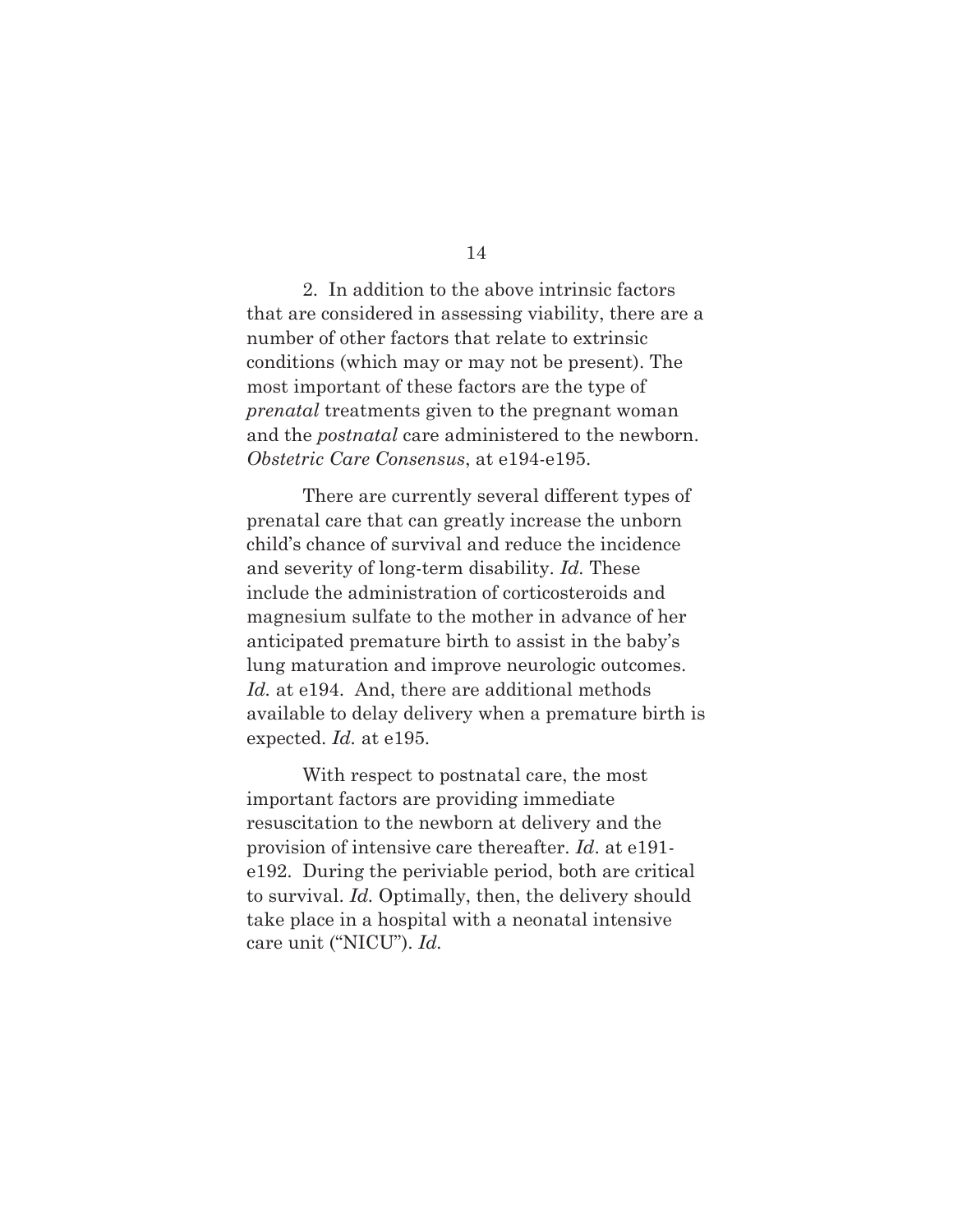Thus, the location of the anticipated delivery and the provision of prenatal and postnatal care significantly impact survival rates for newborns. See, Carl H. Backes et al., *Outcomes Following a Comprehensive Versus a Selective Approach for Infants Born at 22 Weeks of Gestation*, 39 J. Perinatology 39 (2019) (*"Outcomes")* (citing study reporting that when prenatal and postnatal care was given to infants born between 22 and 25 weeks, each showed reductions in the risk of death similar to those associated with a one week increase in gestational age).

## **B. Probabilities of Survival Vary Greatly Depending on the Type of Prenatal and Postnatal Care Provided.**

 Numerous medical studies report wide ranges of survival rates at various gestational ages during periviable birth. *See*, *Obstetric Care Consensus* at e188 and studies cited therein.10 Significant disparities can arise due to a variety of factors. Many of the studies contain biases that can skew the data. *Obstetric Care Consensus* at e189. For example, a study that includes outcomes for newborn infants who are provided only palliative care and die soon

<sup>10</sup> *See also*, Matthew A. Rysavy et al., *Between-Hospital Variation in Treatment and Outcomes in Extremely Preterm Infants*, 372 New Eng. J. Med. 1801 (2015) and studies cited therein; Katrin Mehler et al., *Survival Among Infants Born at 22 or 23 Weeks' Gestation Following Active Prenatal and Postnatal Care*, 170 JAMA Pediatrics 671 (2016).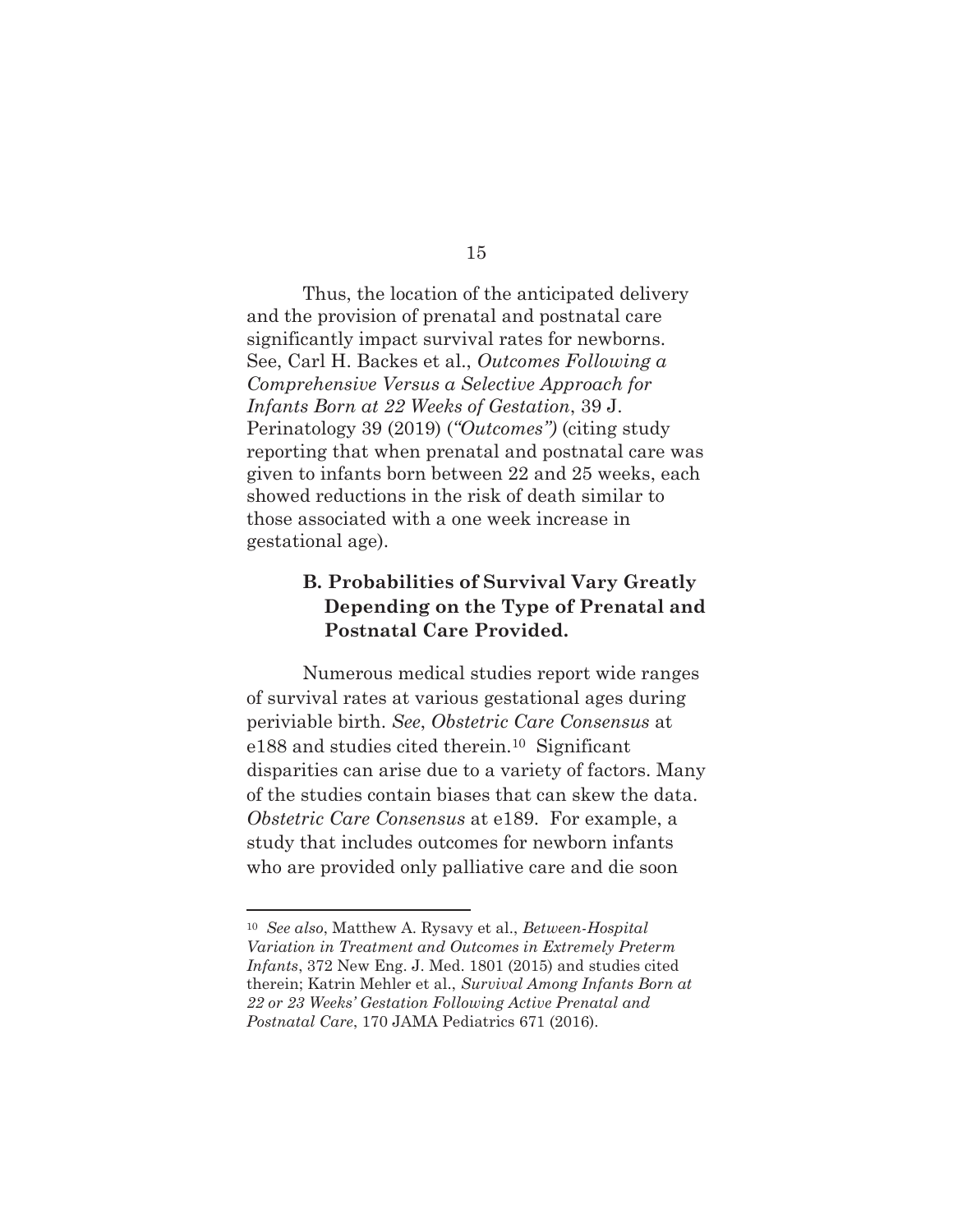after birth will report substantially lower survival rates than one that only includes infants that are provided with both prenatal corticosteroids and advanced postnatal care in a NICU. *Id.* Likewise, significantly higher statistical probabilities for survival outcomes are associated with studies based on more recent data that reflects newer technological advances, than on those based on older data. *Id.*

 Even where controls are in place, though, wide ranges of survival rates still have been reported. A recent study comparing infants born at 22 weeks of gestation at two different hospitals reported survival-to-discharge rates of between 8 and 53 percent. *Outcomes*, at 39. Both hospitals had large NICUs, but each took a different approach to the provision of care. The hospital that routinely provided prenatal corticosteroid administration, neonatal resuscitation, and intensive care had substantially higher survival rates (53 percent) than the hospital that only selectively provided such care (8 percent). *Id.* at 43. "[C]enter variability in the provision of treatment at 22 weeks of gestation accounts for 78% of the variation in survival." *Id.* at 45.

## **C. There is No Consensus Within the Medical Community Regarding What Constitutes Viability.**

 There is no single reliable source upon which a consensus rests for predicting survival rates at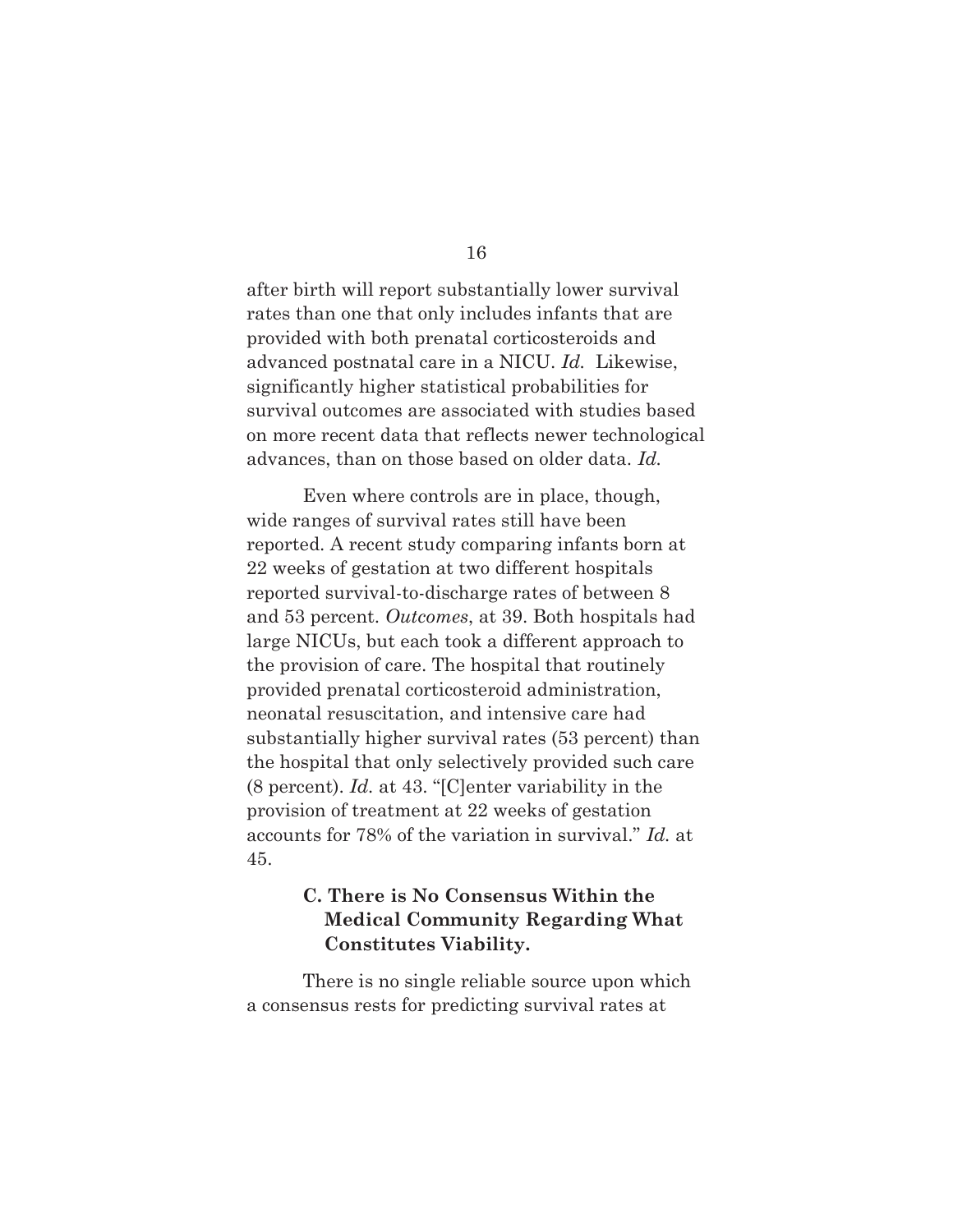various ages. *Obstetric Care Consensus* at e190-e191. Moreover, even if such a uniform and accurate source were available, there is no consensus within the medical community with respect to how great the chance of survival at a particular age must be in order for a baby to be deemed "viable." Some doctors or medical facilities may deem a baby to be viable when there is, say, a 5 percent chance of survival, while others may not do so unless there is a 25 percent (or even greater) chance of survival.

 All of these factors combined contribute to the fact that there is no current consensus regarding what statistical probability of survival constitutes viability, and they make it unlikely that any consensus will be forthcoming in the near future.

## **III. THE MEDICAL CONCEPT OF VIABILITY CANNOT LOGICALLY BE APPLIED IN THE ELECTIVE ABORTION CONTEXT.**

 The Court's application of the medical concept of viability as a legal standard for elective abortions is like trying to fit a square peg into a round hole. It doesn't fit.

 In a normal healthy pregnancy, there is no need to make an assessment regarding the baby's ability to survive outside the womb, because there is no expectation that the baby will be outside the womb prematurely. It is only when something threatens the continuation of the pregnancy that viability becomes relevant.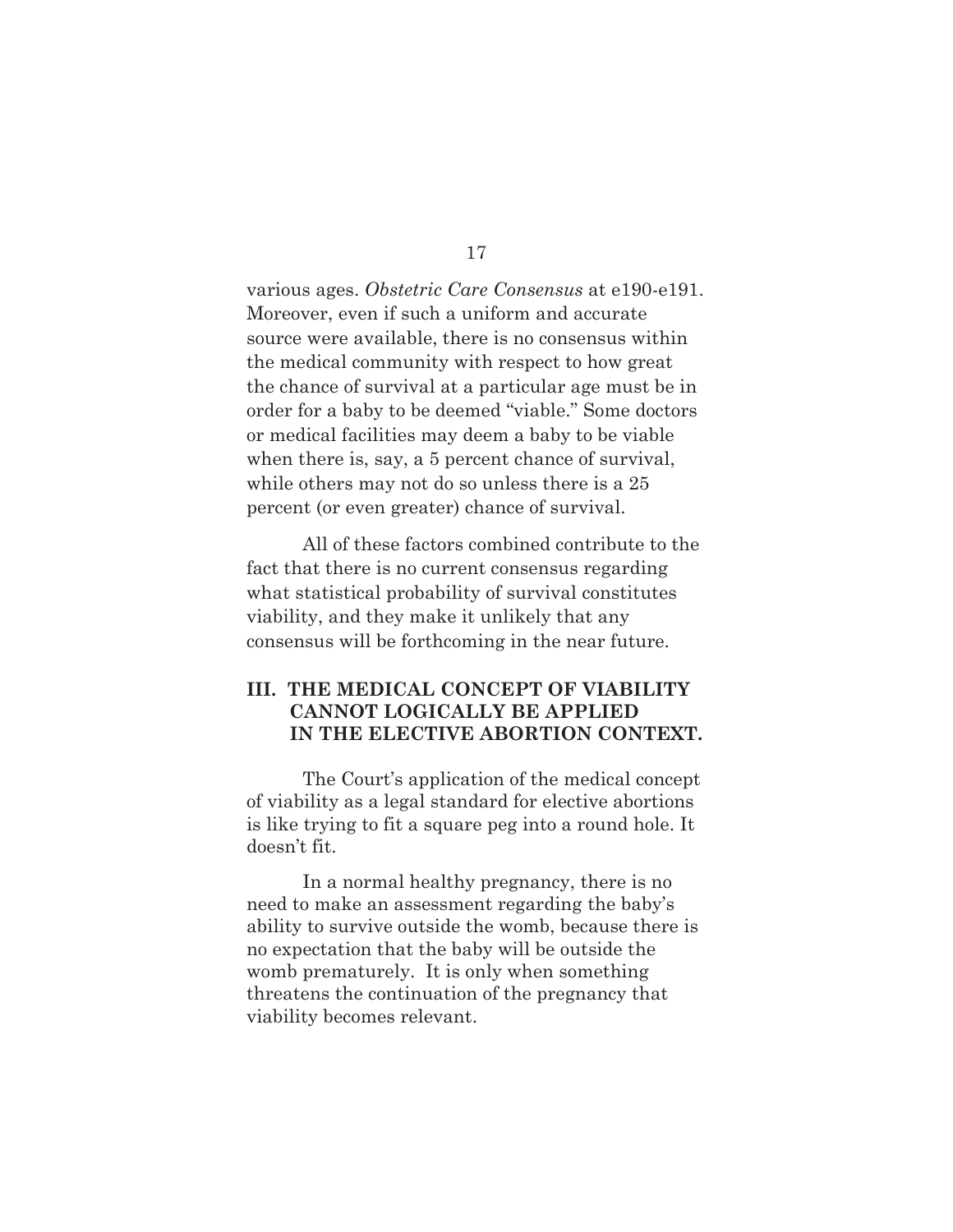## **A. The Reasons for Making a Viability Determination in the Non-Abortion and Abortion Contexts Are Quite Dissimilar.**

 1. In the non-abortion context, something (largely *outside of the control* of the pregnant woman and her physician) has gone wrong and the pregnancy is about to terminate prematurely. Treatment decisions must be made regarding the medical care to be provided to the mother and her baby. And, these decisions are informed by making an estimation of the baby's potential ability to survive outside the womb.

 If the baby is deemed to be viable, steps may be taken to delay the premature birth for as long as possible. Likewise, if conditions permit, the mother also may be given corticosteroids and magnesium sulfate and transferred to a hospital with a NICU so that the baby can be immediately resuscitated upon birth and provided with intensive care. *Obstetric Care Consensus,* e192, e194.

 All of these actions are taken with the purpose of *enhancing* the baby's chances of *survival*.11

 2. In the context of an elective abortion, however, nothing is amiss with the pregnancy. It will continue to term and a healthy baby will be

<sup>11</sup> If the baby has no chance of surviving outside the womb even with artificial support, however, it would be deemed nonviable and futile actions to enhance survival would not be pursued.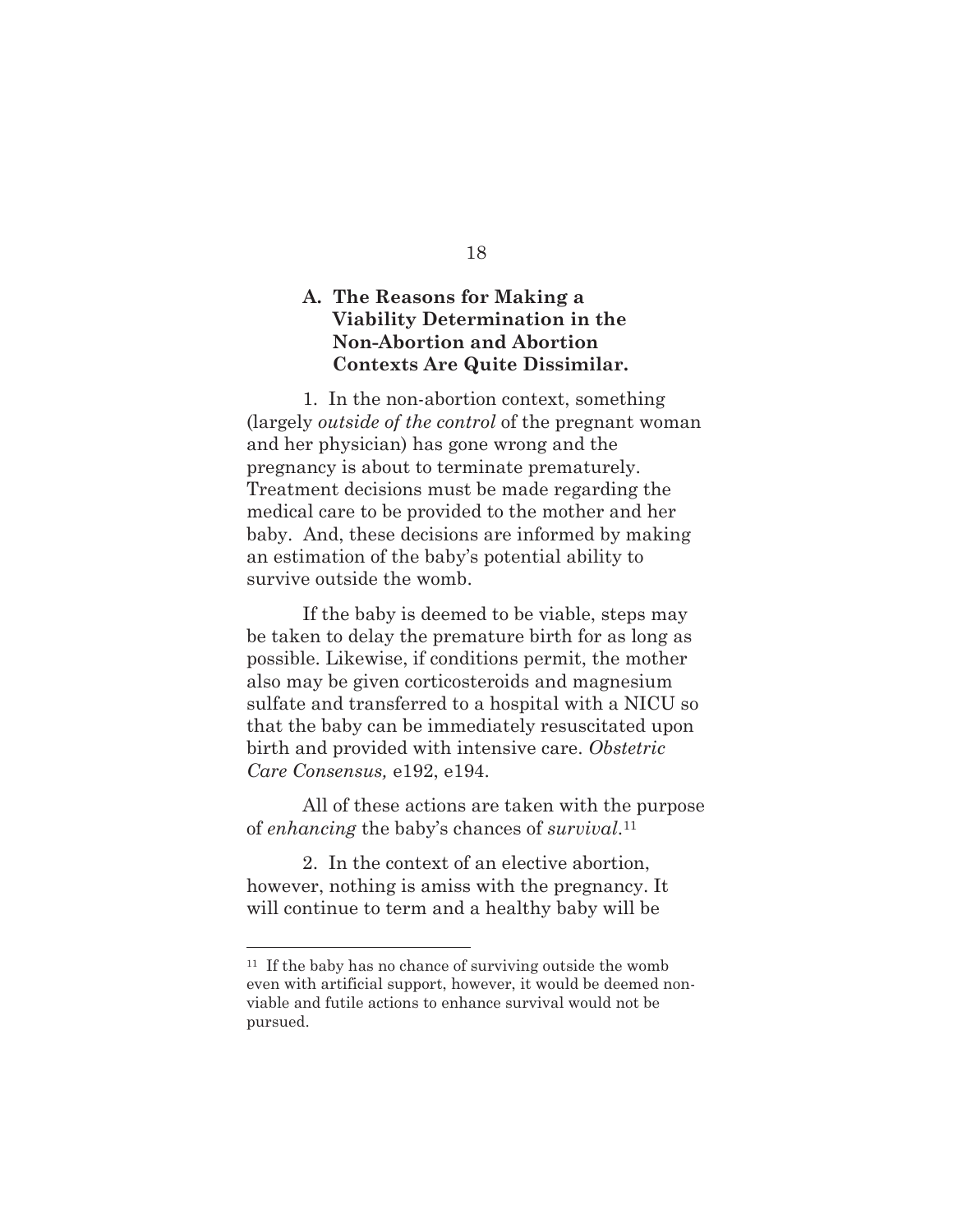delivered unless the pregnancy is *intentionally* disrupted prematurely by the actions of the pregnant woman and her physician which are *entirely within their control.*

 In this circumstance, a viability determination has no actual medical purpose. It is not done for the medical benefit of the pregnant woman or her baby. Instead, it serves only to mark the legal boundary for the performance of an abortion and to accord value (or not) to the unborn child's life.

 This intentionality and control that is present in the abortion context, but lacking in other circumstances, distorts the meaning of viability and its usefulness as a "medical judgment" in the two different situations.

> **B. The Extrinsic Criteria That Are Usually Considered in Making a Viability Determination Do Not Apply in the Context of Elective Abortion. Consequently, the Two Situations Are Not Comparable.**

 The Court ignores these essential differences between the non-abortion context and the abortion context when it tries to graft the medical concept of viability onto an abortion procedure as a legal standard. However, these differences are crucial.

 When premature birth cannot be prevented due to factors beyond the control of the medical team, the availability of prenatal and postnatal care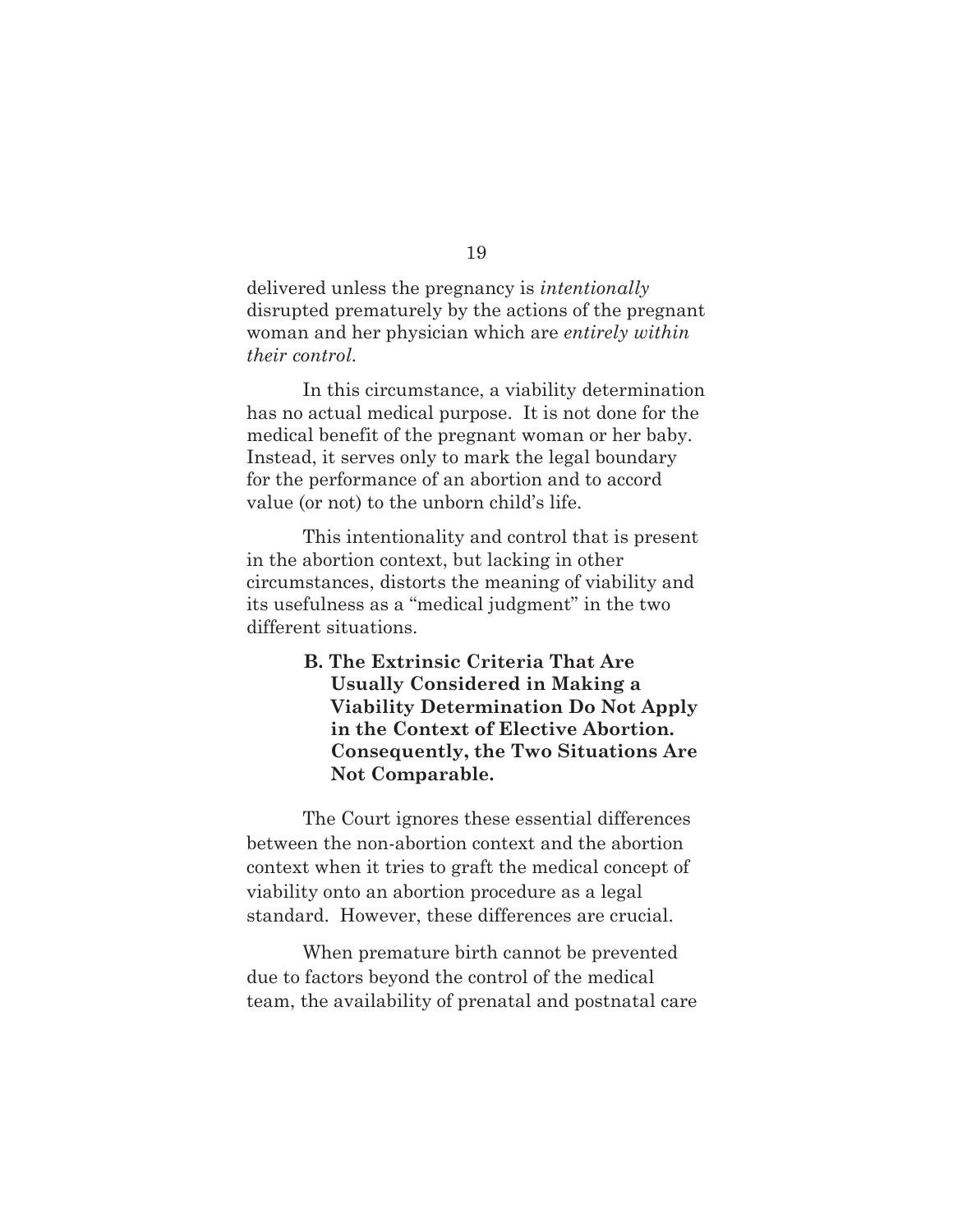are critical factors that significantly affect a baby's survivability. "[P]eriviable infants do not survive without life-sustaining interventions immediately after delivery." *Obstetric Care Consensus,* at e191.

 However, these critical factors that would normally affect a baby's potential survivability (and, thus, "viability") are never considered where an elective abortion is sought. When a pregnancy is *intentionally* terminated, the death of the baby is the desired outcome. Indeed, survival of the baby is generally considered to be a *complication* of abortion; not its object.<sup>12</sup> It is inconceivable, then, that any prenatal or postnatal care needed to *enhance survivability* during the periviable period would even be contemplated by the doctor, let alone be consented to by a pregnant woman seeking an elective abortion.13

<sup>12</sup> *See*, Liz Jeffries and Rick Edmonds, "Abortion: The Dreaded Complication," *Philadelphia Inquirer*, Aug. 2, 1981 (describing the secrecy surrounding the lack of care given to babies that survive abortion and the difficulty in prosecuting those physicians who do late term abortions that result in live births but do not attempt to provide those newborn infants with lifesustaining treatment).

<sup>&</sup>lt;sup>13</sup> Indeed, the choice of a dismemberment abortion procedure rather than an induction procedure may be deemed by some doctors to be preferable for the woman's "health" *because* it avoids the "complication" of a live birth and the potential need to provide postnatal care to a survivor. See, *Planned Parenthood v. Ashcroft*, 462 U.S. 476, 483 n.7 (1983) (discussing the testimony of Dr. Crist who supported the use of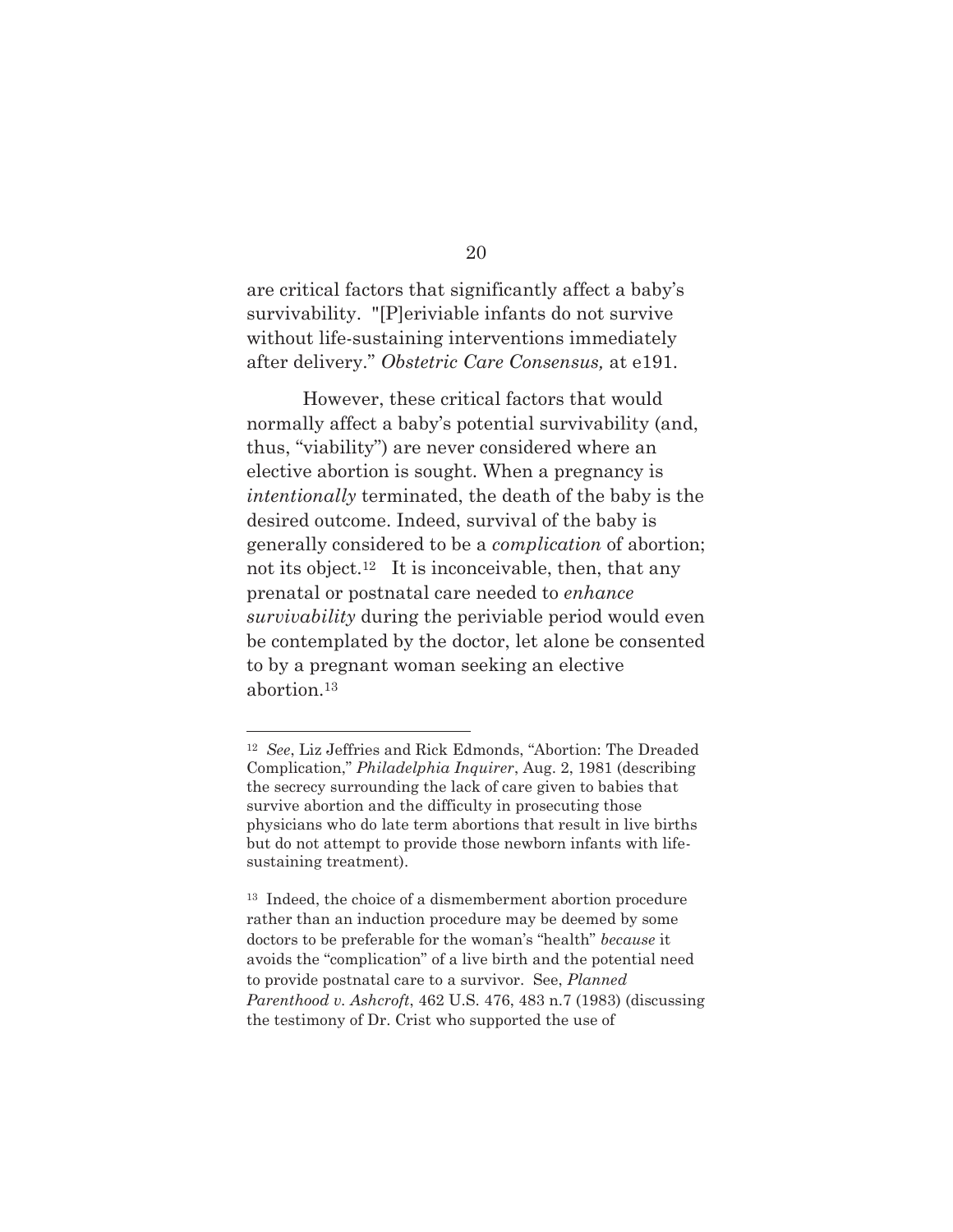As a consequence, these crucial factors that ordinarily would be taken into consideration in making a viability prediction are simply irrelevant in the context of abortion. Hence, it is virtually impossible for an abortion provider to make a viability assessment that is comparable to one made by other physicians in the non-abortion context. The two situations are incommensurable, and there is a significant bias in favor of finding that the baby is *not* viable when an elective abortion is sought.

 Although *Roe* claimed that a viability determination is a "medical" decision, with respect to elective abortions it does not appear to be. Instead, it is just a legal construct dressed up to look like a medical decision. As such, the Court's insistence on treating it as a medical decision to be left solely to the "medical" judgment of the abortion provider is completely unwarranted.

## **IV. THE VIABILITY RULE ESTABLISHED IN** *ROE* **IS UNWORKABLE AS A LEGAL STANDARD.**

One of the primary reasons for overturning a prior precedent is that it has proven to be "unsound in principle and unworkable in practice." *Garcia v. San Antonio Metro. Transit Auth*, 469 U.S. 528, 546-

dismemberment procedures "well into the third trimester" and testified that he never attempts to save a fetus because as a general principle "there should not be a live fetus").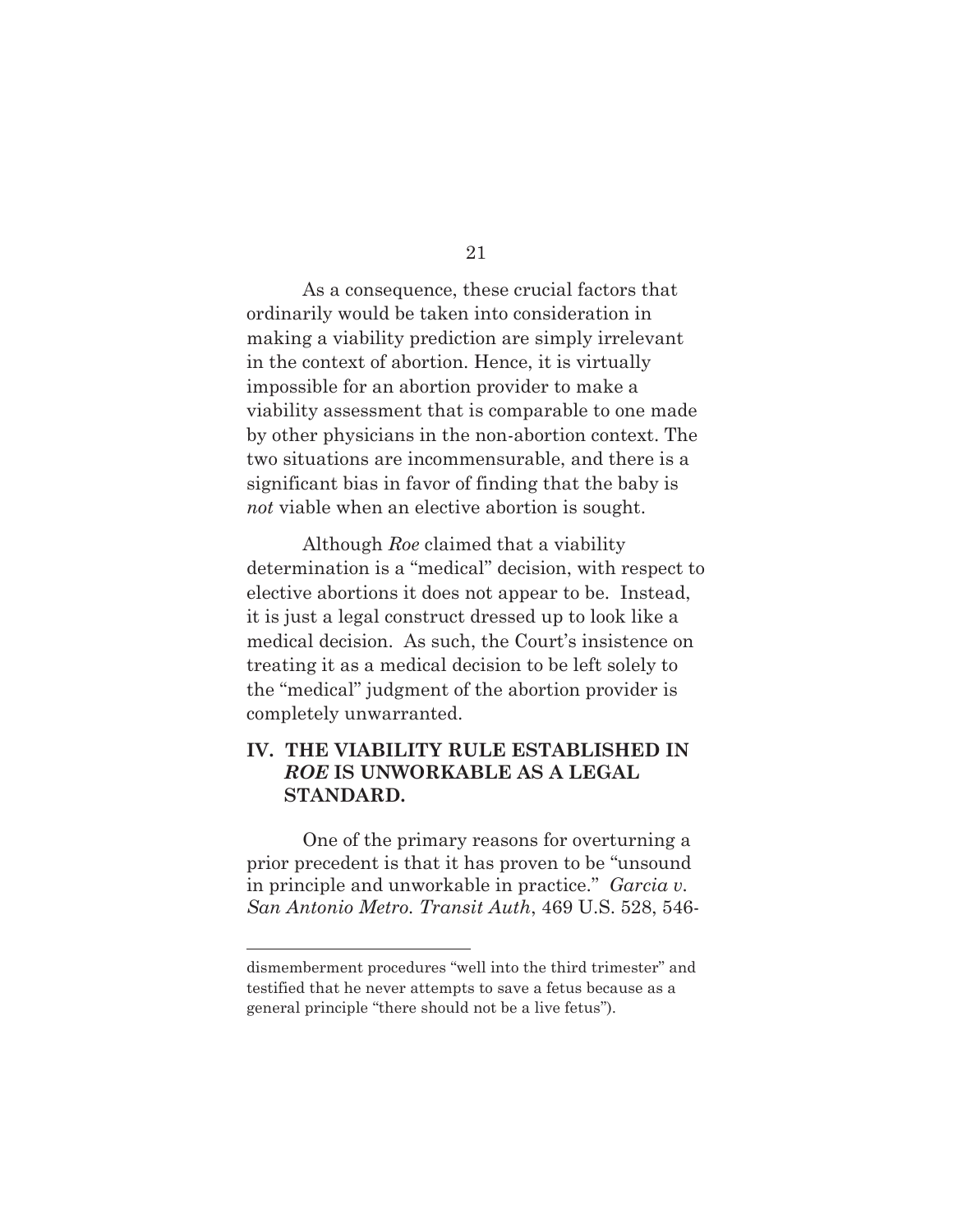547 (1985). *See also*, *Janus v. Am. Fed'n. of State, County, & Mun. Employees*, 585 U.S. \_\_\_, 138 S. Ct. 2448, 2481-82 (2018).

 However, *Casey* dismissed any concerns regarding the workability of *Roe's* "central" viability rule in a single sentence. 505 U.S. at 855. It stated that this rule had "in no sense proven unworkable, representing as it does a simple limitation beyond which a state law is unenforceable." *Id.* As set forth above, making a viability assessment is anything but simple, and it cannot be determined with any degree of consistency. Likewise, as set forth below, it is standardless and unenforceable. In short, *Roe's* viability rule is completely unworkable because it is incapable of being applied and enforced in any principled and consistent fashion.

## **A.** *Roe's* **Definition of Viability Was**  **Vague, and the Court's Later Cases Did Not Cure This.**

 From its inception, *Roe's* reliance on viability has proven to be uncertain and unworkable. *Roe* referred to viability as occurring somewhere between 24 and 28 weeks of gestation (over a span of time), but it gave no guidance with respect to how the State could permissibly protect an unborn child during this gray area.

 Immediately following *Roe*, numerous states drafted abortion statutes attempting to comply with *Roe's* dictates. These were challenged and the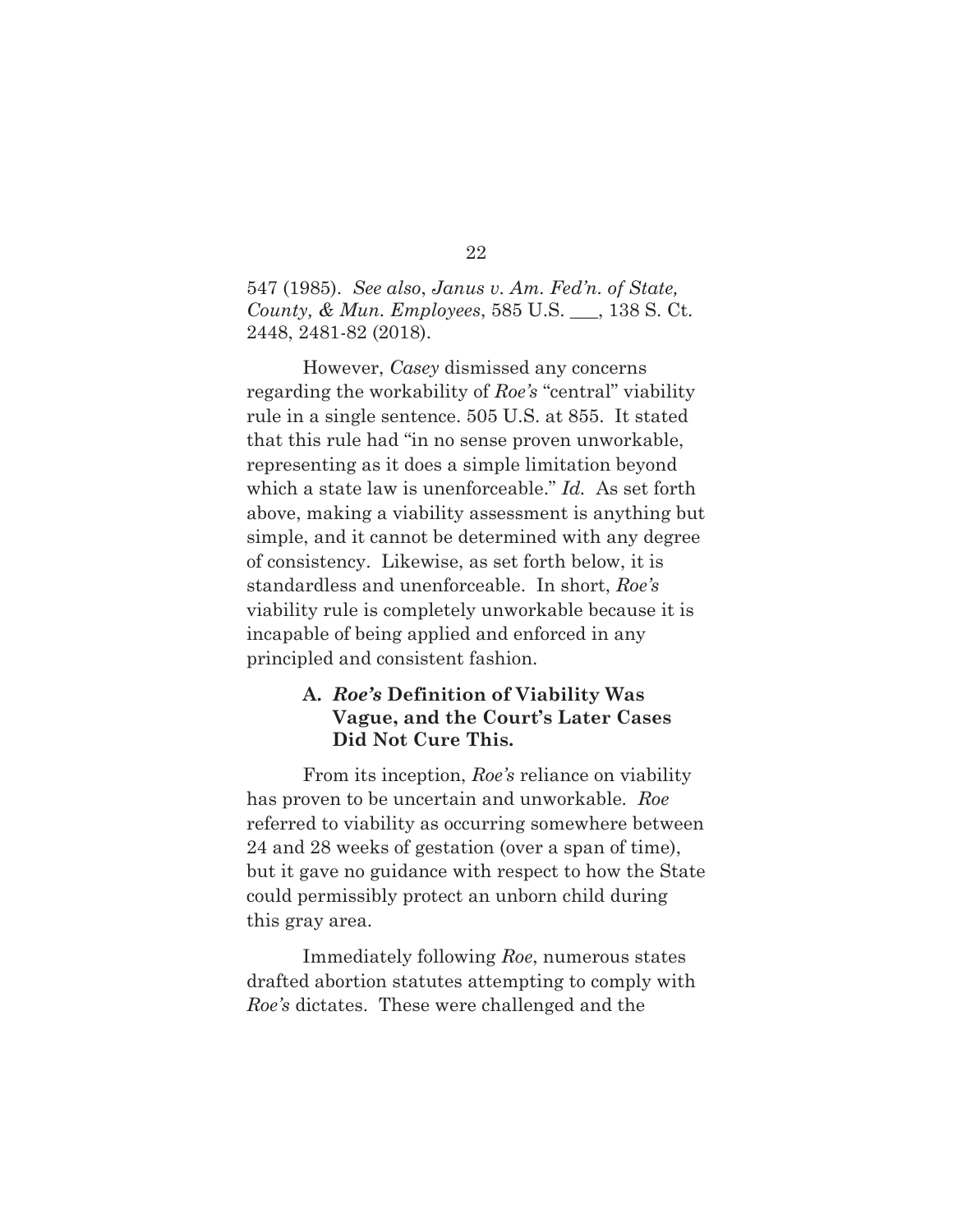district courts often reached diametrically opposed conclusions. For example, the Missouri and Pennsylvania statutes both defined viability in a manner similar to the definition contained in *Roe* e.g., potentially able to survive outside the womb with artificial aid. Both definitions were challenged on vagueness grounds, with the plaintiffs (abortion providers) in each case arguing that the definitions could only withstand a constitutional challenge if they contained a specific gestational age cut-off, which neither did. See, *Planned Parenthood of Central Missouri v. Danforth*, 392 F. Supp. 1362, 1368 (E.D. Mo. 1975) and *Planned Parenthood v. Fitzpatrick*, 401 F. Supp. 554, 569 (E.D. Pa. 1975).

 The *Danforth* district court received little trial evidence and rejected plaintiffs' claims. *Danforth* at 1368. In contrast, the *Fitzpatrick* district court received extensive testimony at trial from expert witnesses explaining the difficulties and uncertainties involved in making a prediction of viability—especially without any reference to gestational age. Based upon this testimony, the court struck the Pennsylvania definition of viability on vagueness grounds. *Fitzpatrick*, 401 F. Supp. at 569. The court noted that there was no direct way to determine the ability of a baby to live outside the mother's womb and that doctors would need to correlate certain probability of survival factors with the gestational age to determine viability. The court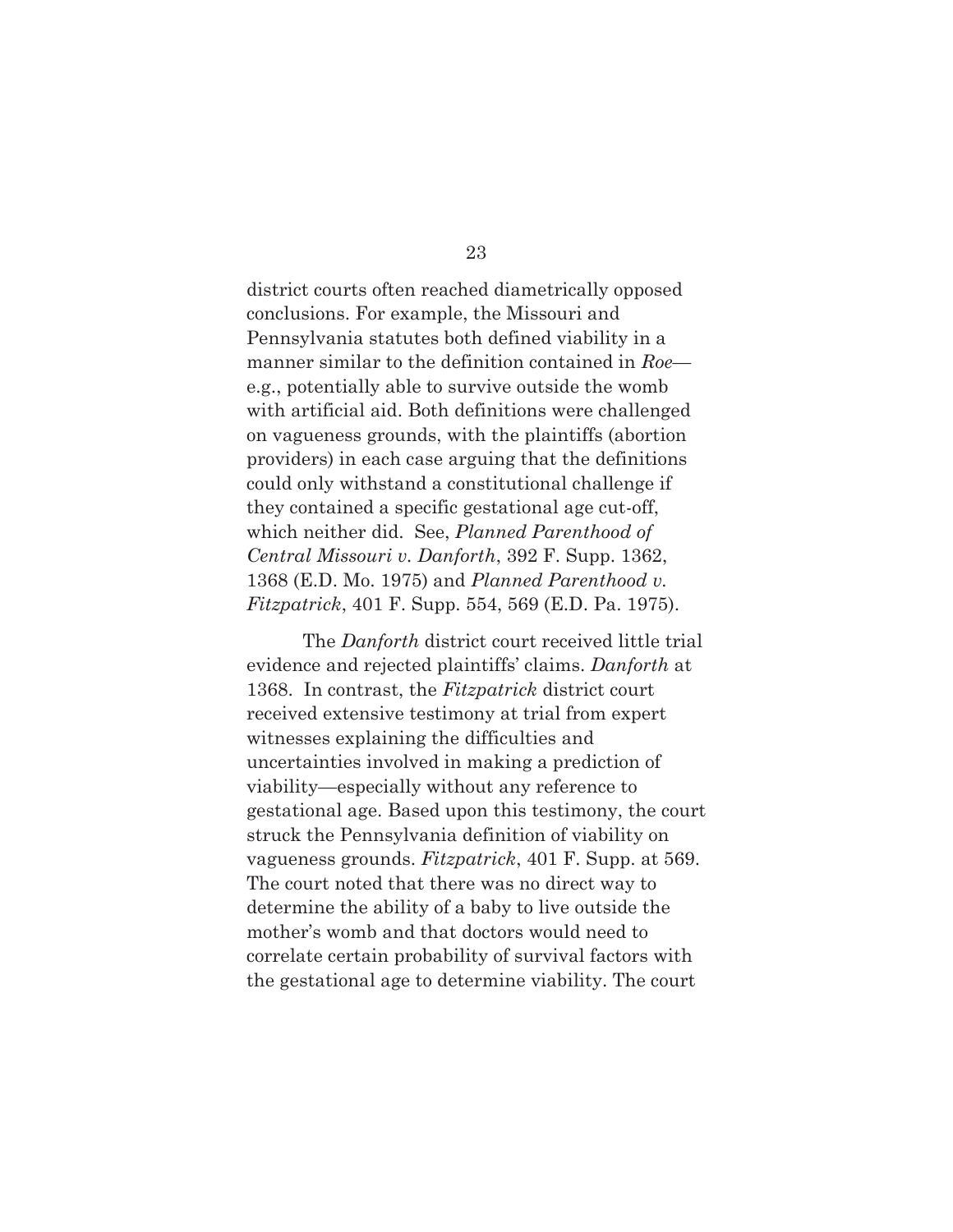continued:

 The evidence clearly demonstrates that the statistical data available to the physician concerning fetus survival is not precise; also other variables such as the mother's health and the quality of hospital facilities in the community must be taken into consideration. There is a lack of consensus within the medical community as to "the capability of a fetus to live outside the mother's womb albeit with artificial aid" when the gestational age of the fetus is determined to be between 20 and 28 weeks.

*Id.* at 570 (also noting that physicians had no uniform position on what probability (e.g., 10 percent or 30 percent) of survival would be sufficient to qualify for viability).

 The *Fitzpatrick* court concluded "that while not every physician who testified would reach exactly the same determination as to gestational age, there would be a consensus within reasonable and tolerable limits," with respect to the method for determining gestational age. *Id.* at 569-570. Thus, the court noted that "if the statute had even limited viability to 24 weeks gestation, it would be in conformity with the pronouncement of *Roe*, and not subject to a successful challenge." *Id.*

 The first of these two cases to reach the Supreme Court was *Danforth*. With little discussion,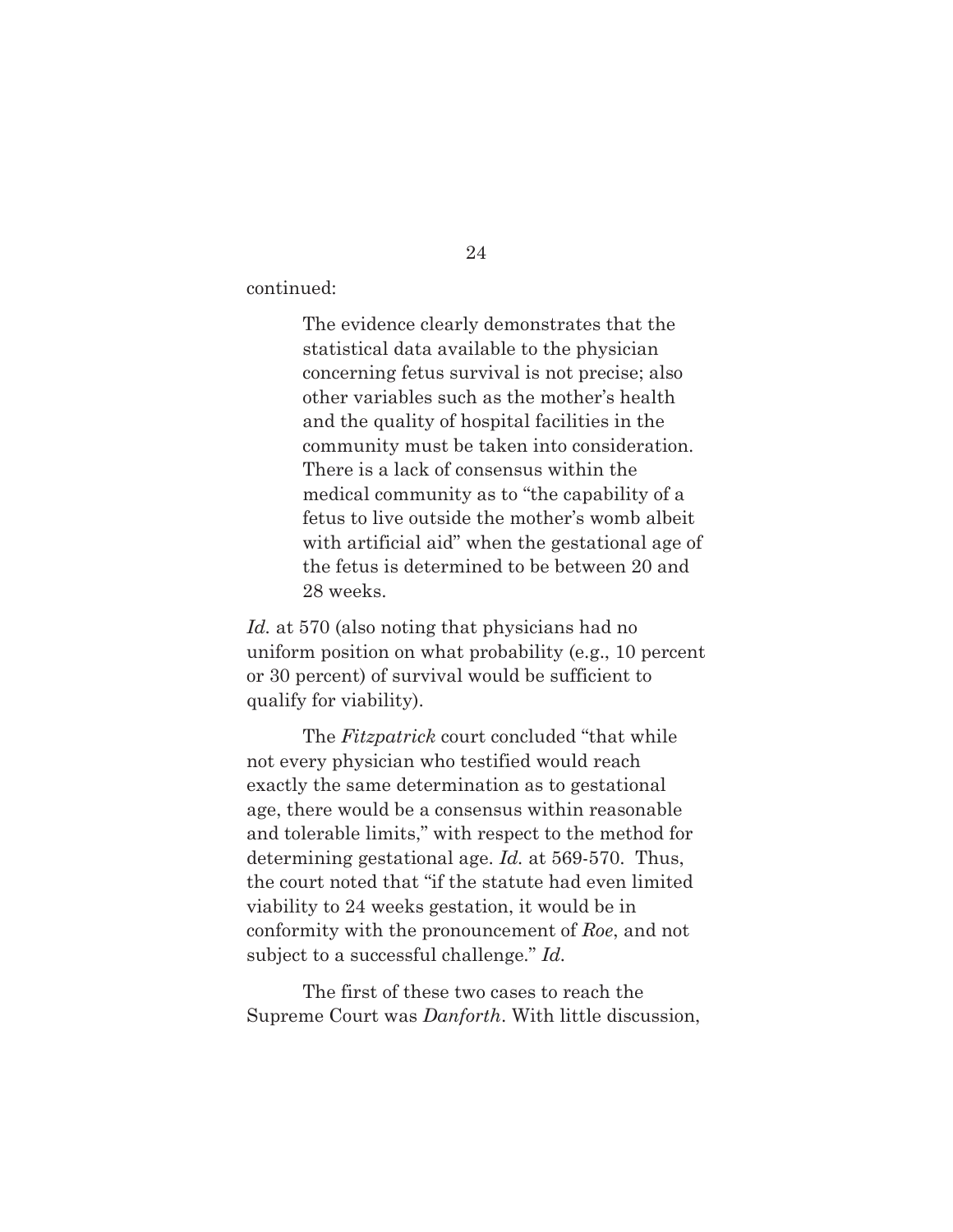the Court affirmed the district court's holding regarding the definition of viability:

> [W]e agree with the District Court that it is not the proper function of the legislature or the courts to place viability, which essentially is a medical concept, at a specific point in the gestation period. The time when viability is achieved may vary with each pregnancy, and the determination of whether a particular fetus is viable is, and must be, a matter for the judgment of the responsible attending physician.

*Planned Parenthood v. Danforth*, 428 U.S. 52, 64 (1976). This was the first time that the Court actually defined viability and the Court indicated that it was impermissible for States to draw any bright-line cut-off to define viability.

 There are two fundamental flaws with respect to the Court's conclusion. First, there is no reason why the States could not have set the line at, say, 28 weeks, given that there was broad agreement at the time that a baby at that age was viable. *See*, Louis Hellman & Jack Prichard, *Williams Obstetrics* 493  $(14<sup>th</sup>$  ed. 1971) ("Attainment of a weight of 1,000 g [about 28 weeks] is therefore widely used as the criterion of viability.")

 Second, the Court's pronouncement—that a viability determination must be specific to a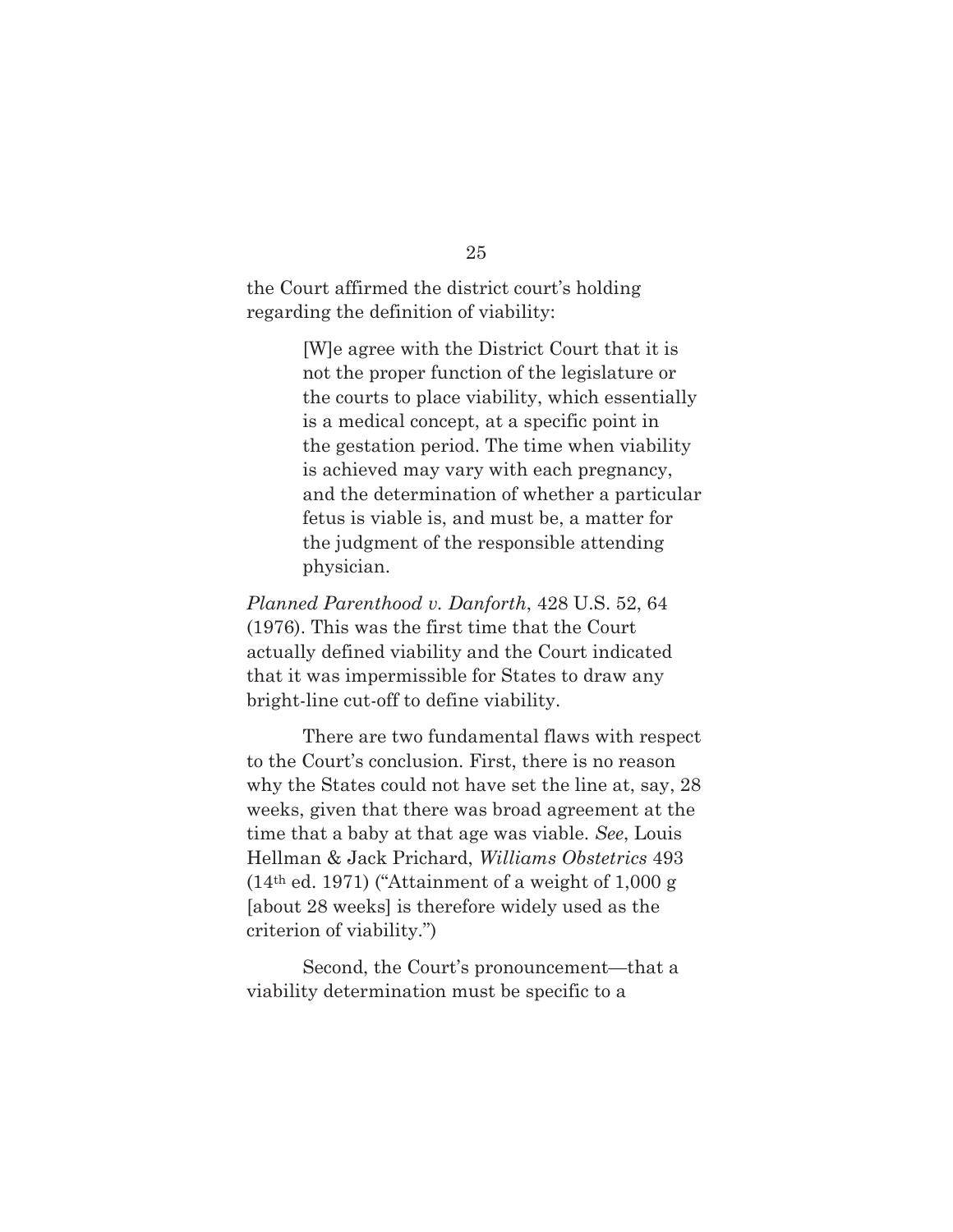"particular fetus"—suggests an elementary misunderstanding of the concept of viability. Statistical survival probabilities are based on studies of survival rates within general populations of neonates at various gestational ages and do not predict the outcome for a *particular* newborn. *Obstetrics Care Consensus* at e191. "[W]hen a specific estimated probability for an outcome is offered, it should be stated clearly that this is an estimate for a population and not a prediction of a certain outcome for a particular patient in a given institution." *Id.* 

Moreover, because viability simply marks the point in time when the *value* of the unborn child becomes sufficient to support protection by the State, there is no reason why one *particular* baby should have greater value than another of the same gestational age.

 In *Colautti v. Franklin*, the Court revised the definition of viability again, stating:

> Viability is reached when, in the judgment of the attending physician, on the particular facts of the case before him, there is a *reasonable likelihood* of the fetus' *sustained survival* outside the womb . . .

439 U.S. 379, 388 (1979) (emphasis supplied).

*Roe* spoke of viability in terms of the fetus being "potentially able to live" outside the mother's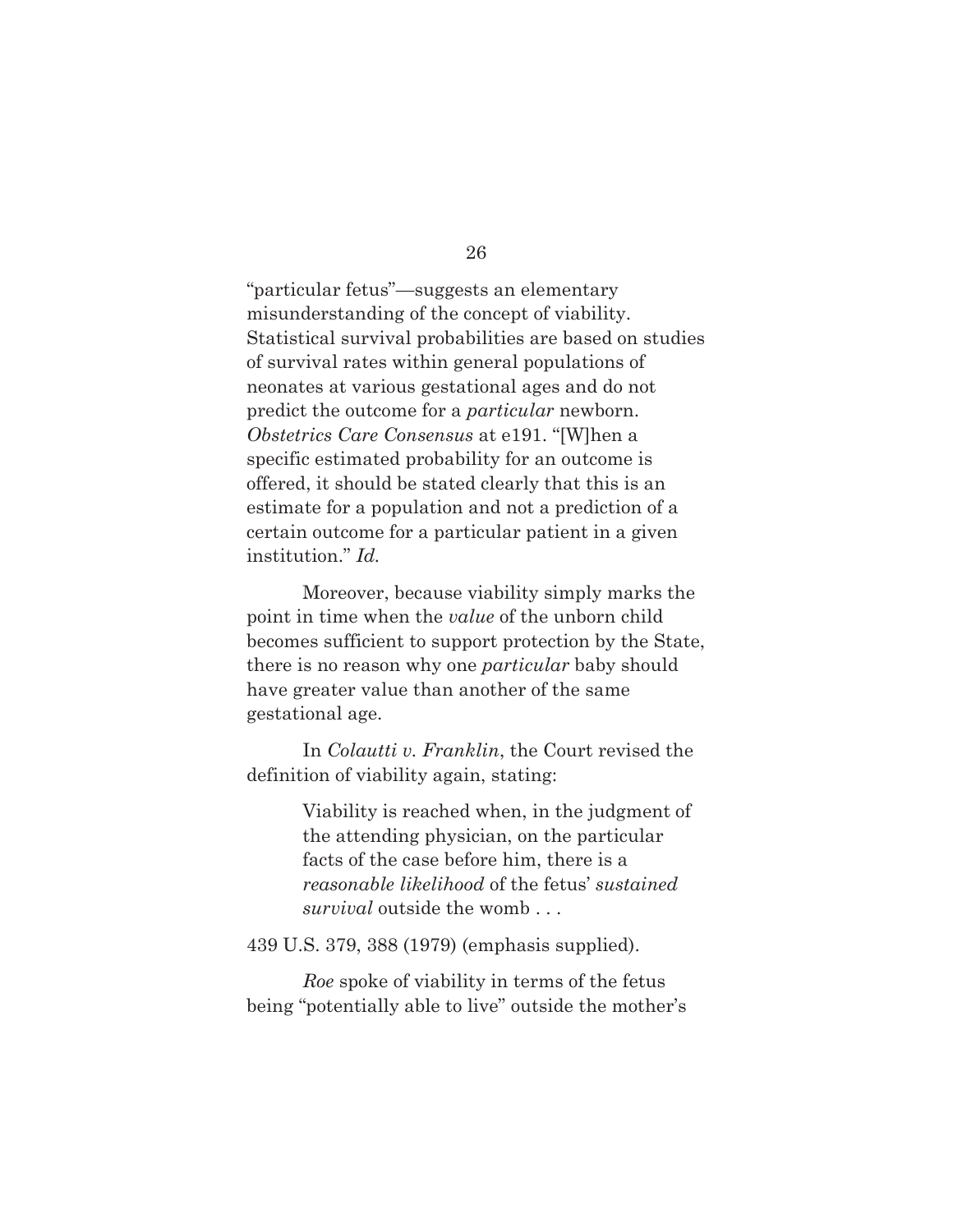womb—not in terms of having a reasonable likelihood of sustained survival. As Justice White noted, in dissent, with this further refinement of the viability definition, *Colautti* withdrew from the States "a substantial measure of the power to protect fetal life that was reserved to them in *Roe v. Wade*." *Colautti,* 439 U.S. at 401.

 As in prior cases, *Colautti* did not give any explanation regarding what the new "reasonable likelihood of sustained survival" standard entails. The definition is completely ambiguous and manipulable. Indeed, it is difficult to call it a standard at all because the Court's "definition" does not contain any objective criteria capable of being applied and enforced.

 Does a 20 percent probability of survival constitute a "reasonable likelihood" of survival? Or must it be more than a 50 percent probability to qualify? And what is "sustained survival"? Does ten days qualify? Does discharge from the NICU qualify? Or, does it mean some other undefined time beyond that?

 According to *Colautti*, these decisions must be left entirely to the subjective judgment of the abortion provider. "[N]either the legislature nor the courts may proclaim one of the elements entering into the ascertainment of viability—be it weeks of gestation or fetal weight or any other single factor as the determinant" of viability. *Colautti* at 388-389.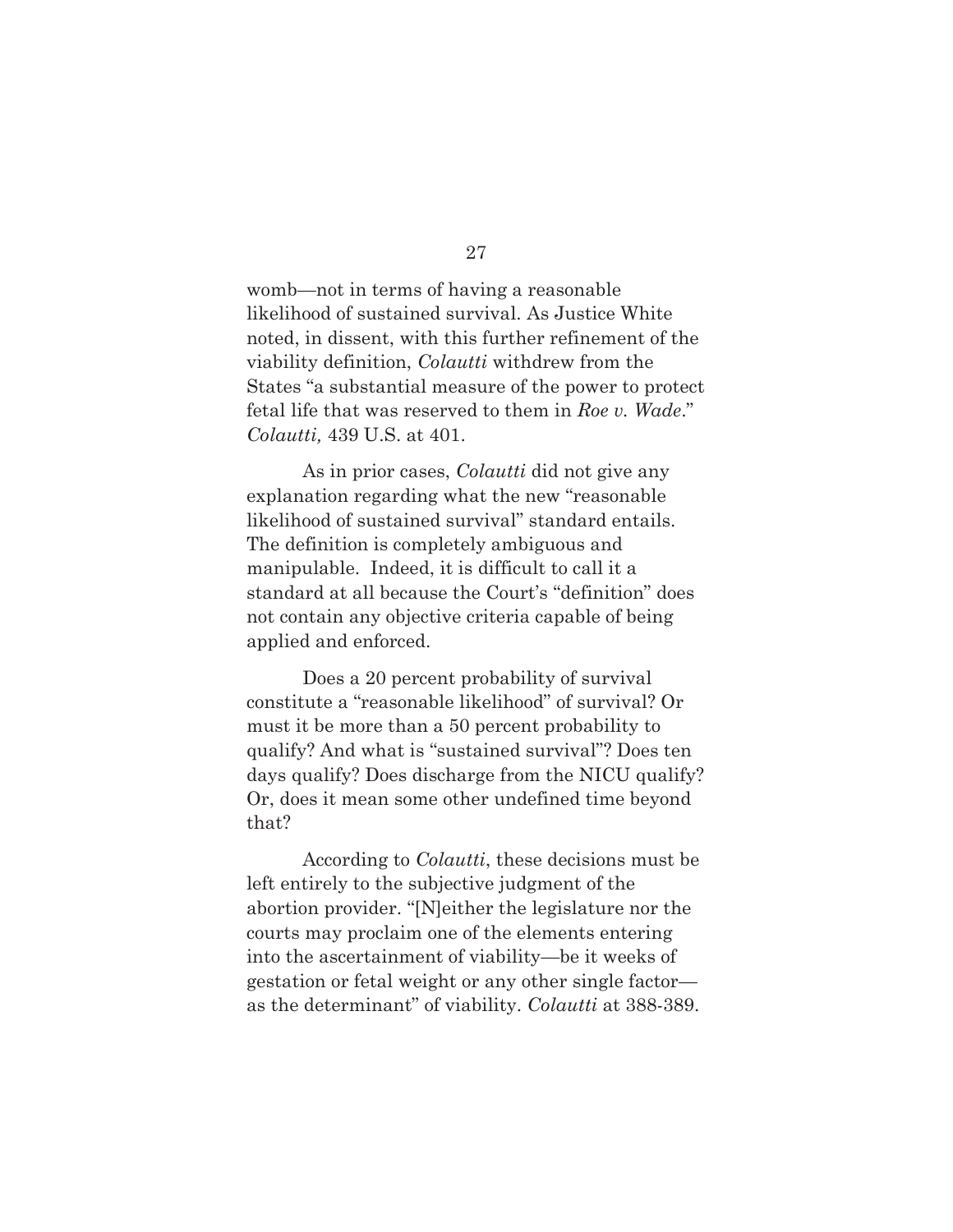So, legislatures have been forbidden to clarify their viability definitions to answer any of the above questions and, instead, have been told that the standardless *Colautti* Court's definition is the only one that will be allowed.

 With its holding in *Colautti*, the Court has severely crippled the State's ability to enact any laws prohibiting (or even regulating) abortions after viability in a manner that could be meaningfully enforced. The criteria for assessing viability remain both undefined and undefinable. And, the Court has determined that the purely subjective decisions that the abortion providers make may not be questioned.

## **B. The Court Has Tacitly Admitted That There Are No Objective Criteria or Standards Capable of Being Consistently Applied to Viability Determinations.**

 Having placed the determination of viability solely in the hands of abortion doctors, based entirely on their subjective judgment, the Court has granted virtual immunity to those doctors in determining whether a baby they wish to abort is viable. In so doing, the Court has ceded to thirdparty physicians the ability to determine both the extent of a woman's constitutional right to an abortion and the constitutional value to be accorded to the unborn child.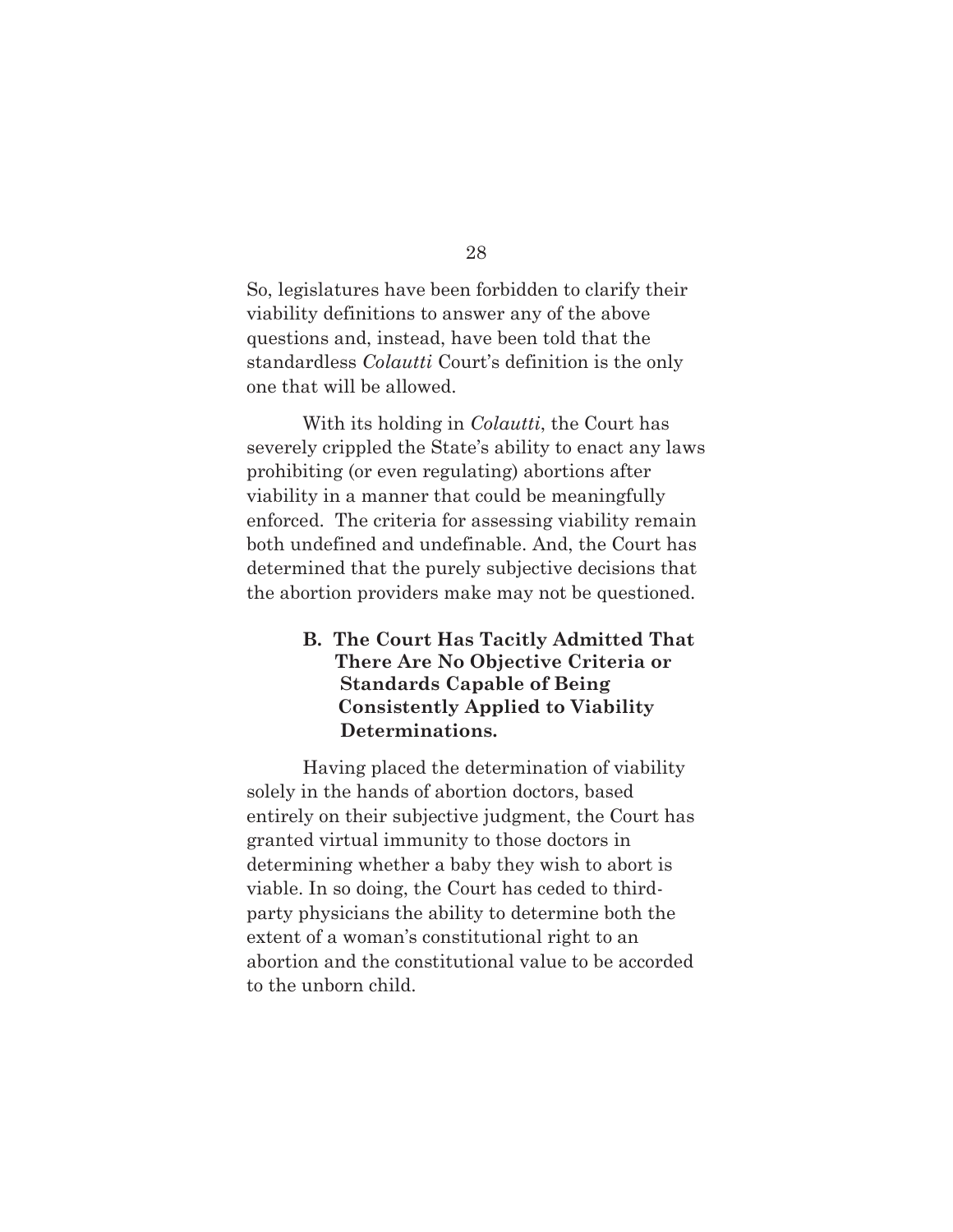29

 By abandoning the field, the Court has tacitly admitted that there are simply no standards capable of being properly applied by the courts to evaluate viability. In short, the Court has imposed upon the States a "constitutional" mandate that courts lack judicial competence to rule upon in any consistent and workable manner.

 A brief examination of a hypothetical situation demonstrates just how unworkable the Court's viability rule is. Under the Court's judgments, a woman's constitutional right to terminate her pregnancy is dependent on where she lives within a State and the skill (or lack thereof) of her physician. Take two women who are 25 weeks pregnant. One seeks an abortion from a board-certified obstetriciangynecologist who practices at a hospital with an advanced NICU where intensive care is routinely provided to newborns at this age and the survival rate is in excess of 75 percent. The other seeks to have an abortion performed at a rural outpatient clinic by a physician who is not knowledgeable about current survival rates for premature babies.

 The first physician would probably judge the baby to be viable, while the second may likely judge the baby to be not viable. Thus, one woman would be unable to secure an abortion while the other would be able to obtain an abortion. Or, if a woman goes first to the skilled physician and is denied the abortion and then goes to the lesser skilled physician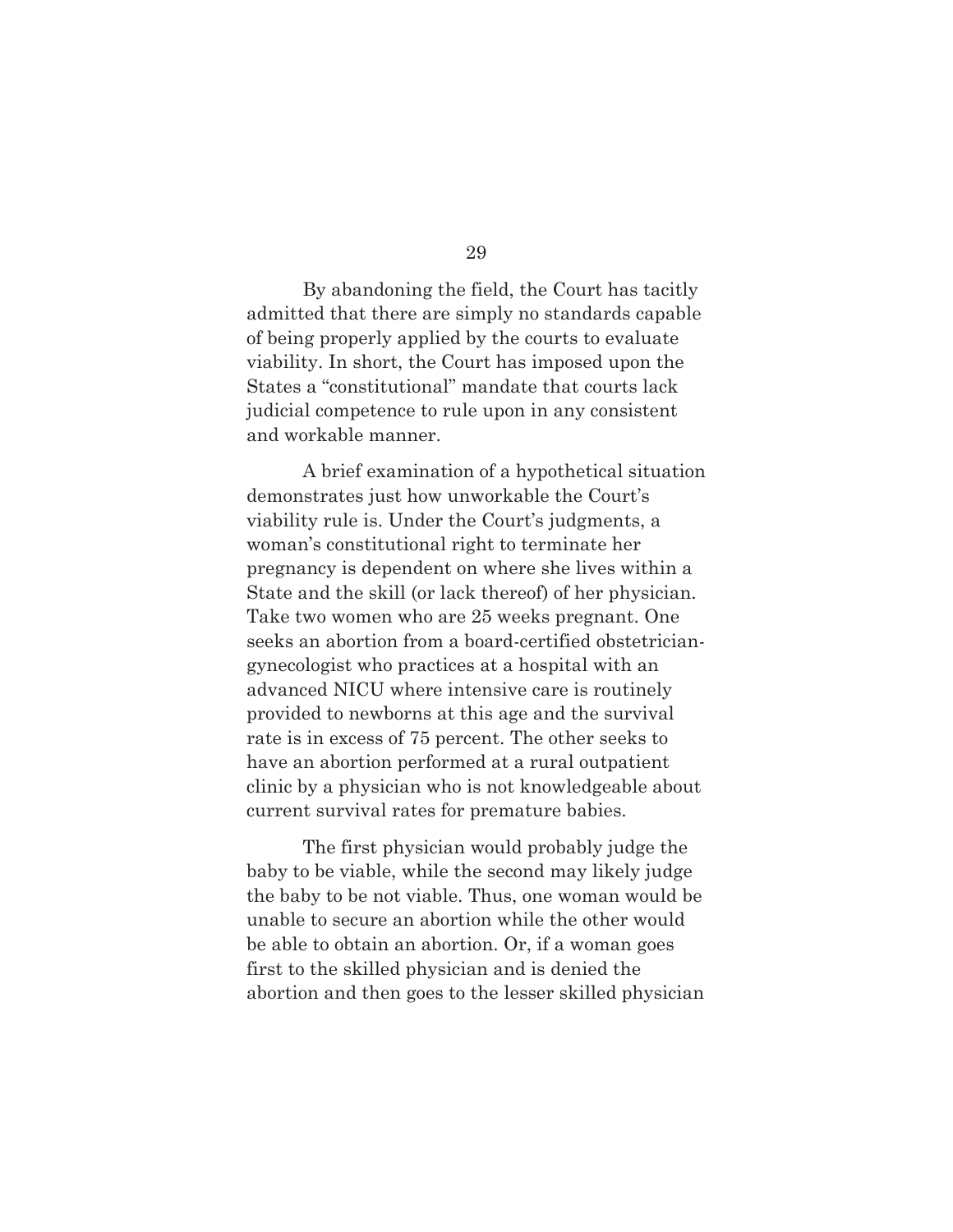later that day, her baby may be deemed both "viable" and "non-viable" on the same day.

 There is no plausible reason for basing the woman's "constitutional" right to abortion or the value of the baby's life on the location or the skill level of the physician who is to perform the abortion. Nor is there any *constitutional* principle under which either of these interests should hinge on a term so indeterminate as "viability," or be decided by such haphazard means.

## **C. The States Cannot Meaningfully Enforce Any Law Banning Post- Viability Abortions.**

 The ability of the State to enforce a postviability ban on abortion is exceedingly limited given the fact that the Court has placed the viability determination solely within the abortion provider's subjective medical judgment. For a successful prosecution to occur, the State would have to prove that the physician knew or should have known that the baby was viable (perhaps well into the third trimester) and that he performed the abortion in bad faith.14

<sup>14</sup> Dr. Abu Hayat was convicted, in New York, of performing an illegal abortion on a young woman who was 32 weeks pregnant. However, the statute banned abortion after 24 weeks, not after "viability." Notably, the baby survived, but without her arm which was severed in the procedure. *See*, Richard Perez-Pena, "Prison Term For Doctor Convicted In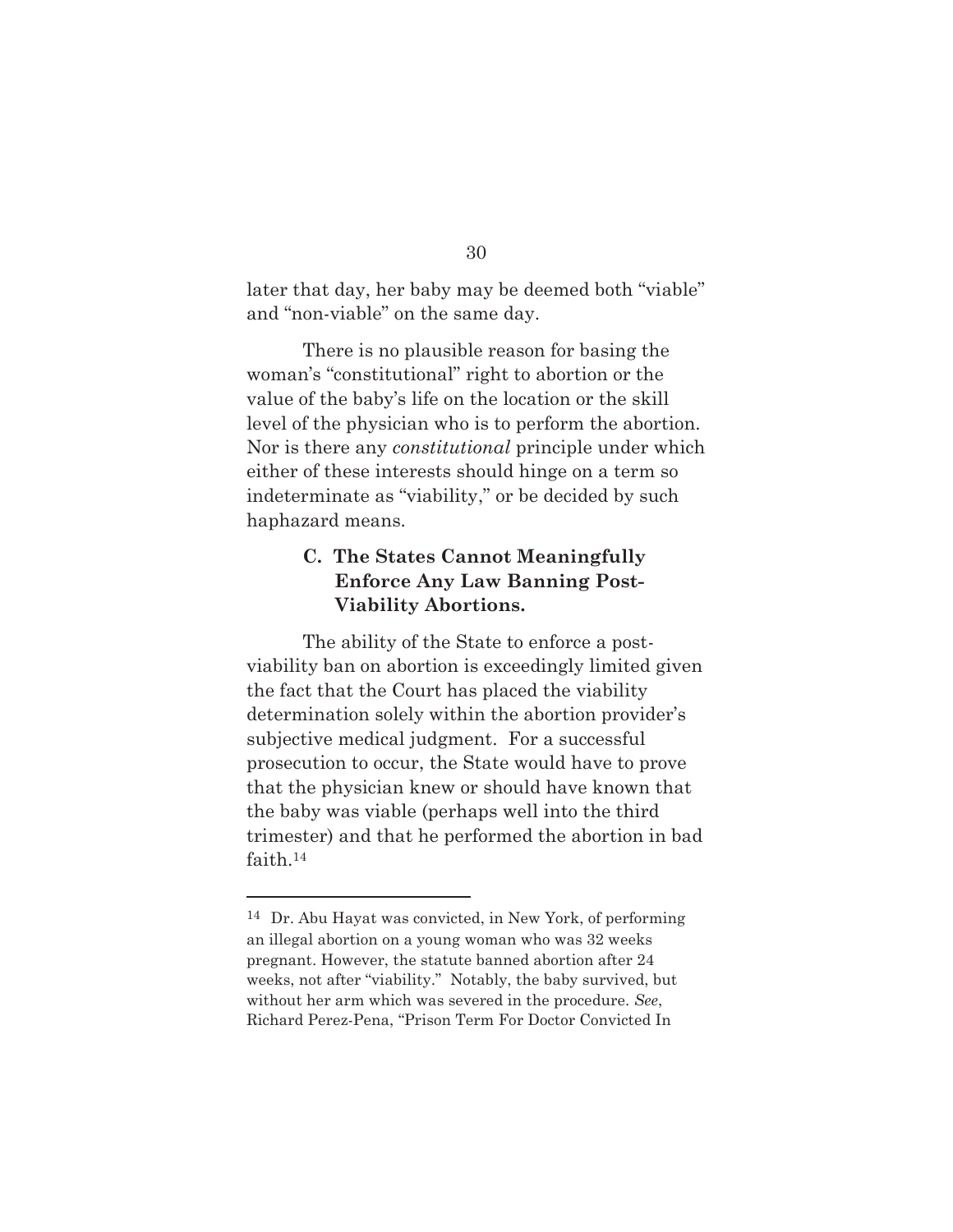Leaving the viability determination entirely in the abortion provider's hands makes enforcement difficult enough. However, the Court's requirement that any ban on abortions after viability must also contain a "health exception" makes enforcement virtually impossible.

 In *Roe*, the Court held that after viability, the State may proscribe "abortion *except* where it is necessary, in appropriate medical judgment, for the preservation of the life or *health of the mother*." 410 U.S. at 164-165 (emphasis supplied). In *Doe v. Bolton,* seemingly in *dicta*, the Court defined the scope of the mandated health exception:

> "[T]he medical judgment [as to the necessity of an abortion] may be exercised in the light of all factors—physical, emotional, psychological, familial, and the woman's age relevant to the well-being of the patient. All these factors may relate to *health*.

410 U.S. 179, 192 (1973) (emphasis supplied).

Abortions," *The New York Times* (June 15, 1993). According to that article, the doctor was also convicted of assault upon the woman and baby for forcibly performing the abortion on her after she told him that she no longer wished to go through with it. *Id.* One wonders whether the prosecution would have been successful without these additional gruesome facts.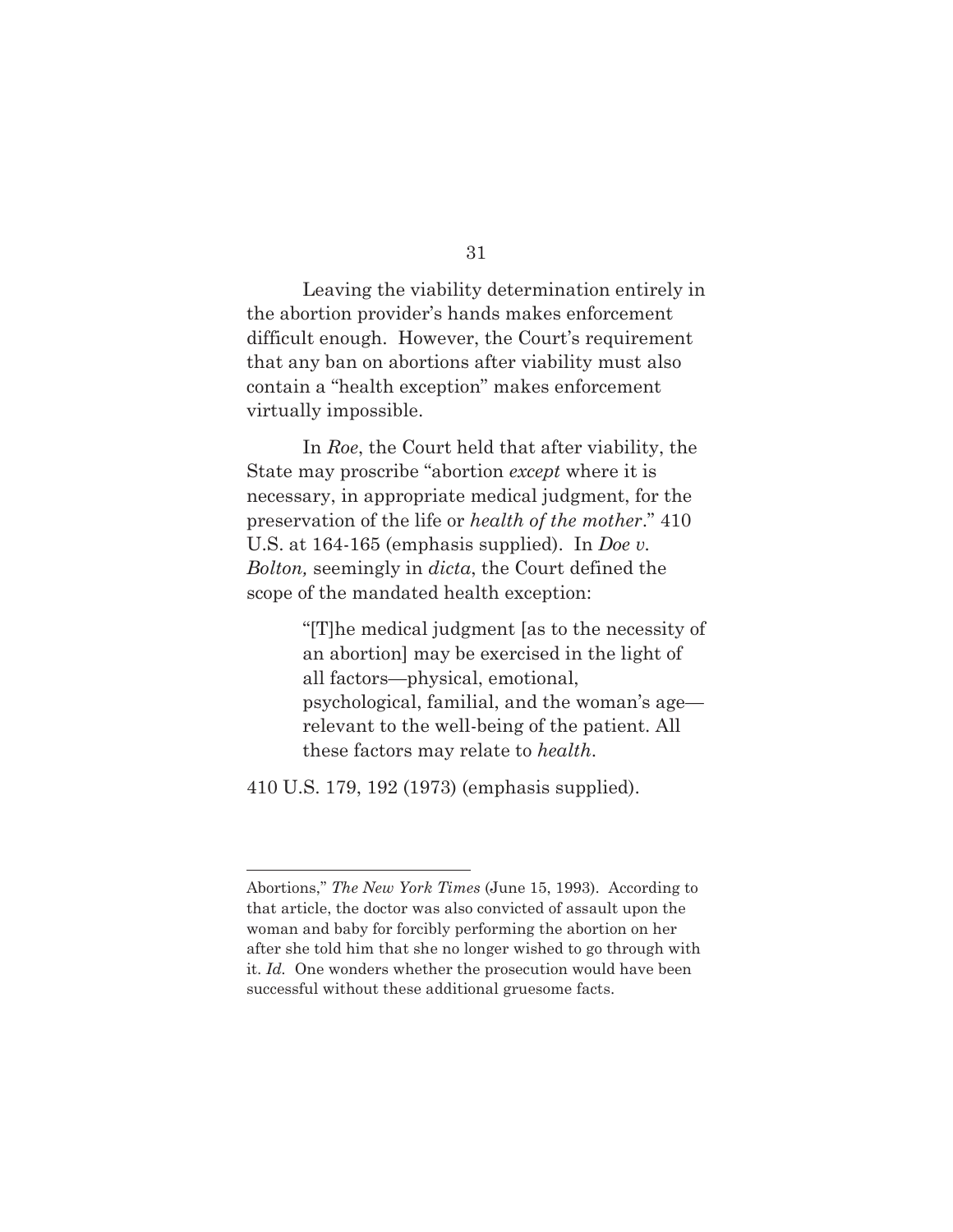32

 Given this expansive definition of "health," it is doubtful that any statute attempting to limit postviability abortions in a meaningful way would be constitutional and enforceable. In addition, the post-*Roe* case law, which treats the *Doe dicta* as binding precedent, does nothing to dispel this doubt.

 To date, every state law attempting to limit post-viability abortions to those necessary for *physical* health, that has been challenged, has been struck down.15 The federal courts of appeals that have addressed the issue also have indicated that a post-viability ban on abortion must contain an exception for *mental* health. See, *Women's Medical Professional Corp. v. Voinovich,* 130 Fed.3d 187, 210 (6th Cir. 1997) ("health" exception must include "psychological or emotional injury"); *American College of Obstetricians and Gynecologists v. Thornburgh*, 737 F.2d 283, 298-299 (3d Cir. 1984) (noting that "no Supreme Court case has upheld a criminal statute prohibiting abortion of a viable fetus," the court opined that failure to include an exception for psychological or emotional reasons

<sup>15</sup> See, e.g., *Doe v. Rampton*, 366 F. Supp. 189 (D. Utah 1973); *Margaret S. v. Edwards*, 488 F. Supp. 181 (E.D. La. 1980); *Schulte v. Douglas*, 567 F. Supp. 522 (D. Neb. 1981), *aff'd per curiam sub nom. Women's Services, P.C. v. Douglas*, 710 F.2d 465 (8th Cir. 1983). *See also*, *Stare Decisis* at 334-336 for a discussion of these and other cases striking down laws that failed to contain a mental health exception.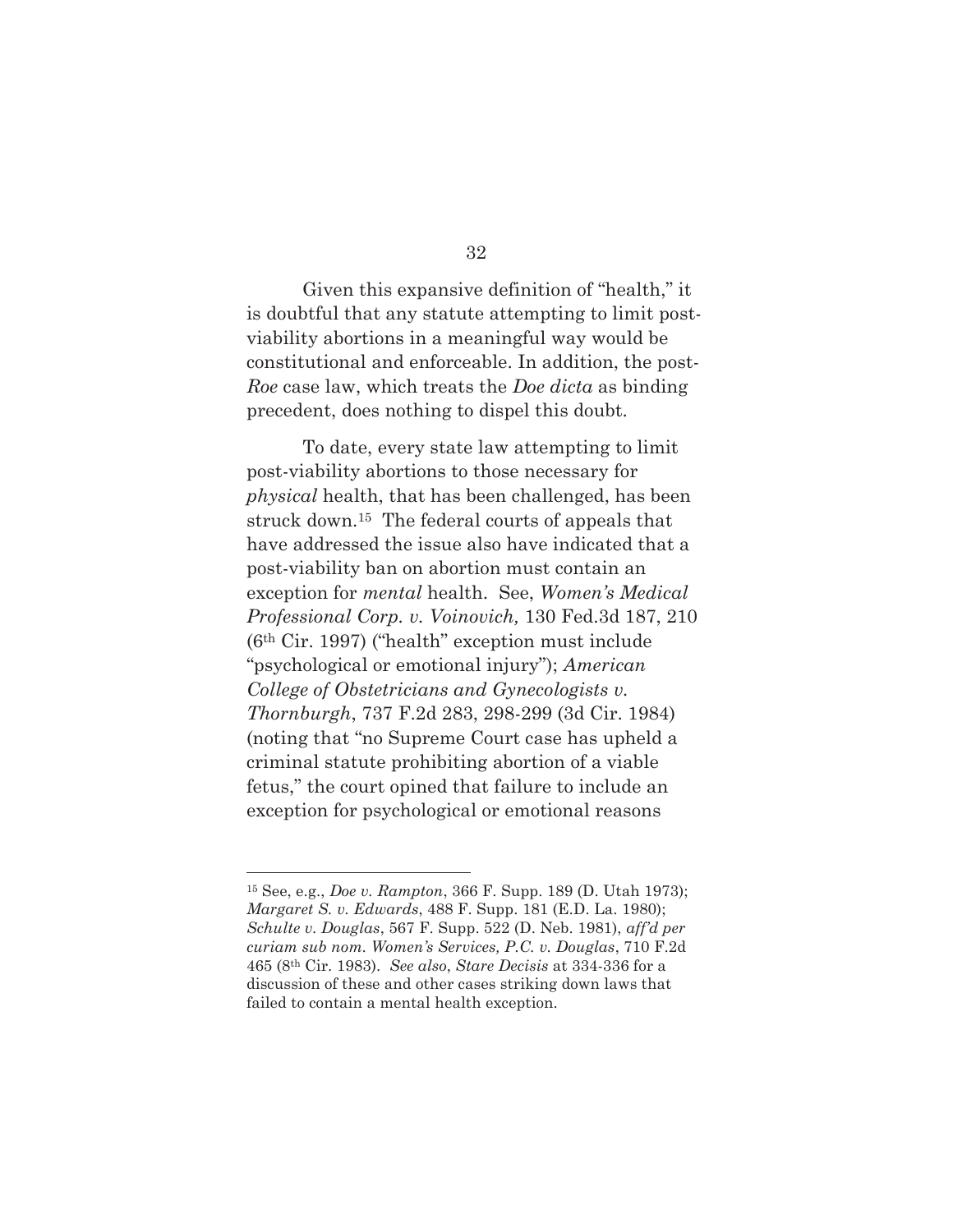would violate *Doe v. Bolton*); *Women's Services, P.C. v. Douglas*, 710 F.2d 465 (8th Cir. 1983) *(affirming, per curiam, Schulte v. Douglas*).

 In light of the unanimity of the foregoing authorities, it is apparent that States currently must allow post-viability abortions for *mental* health reasons. However, it is unlikely that they can impose any meaningfully enforceable limitations on such abortions, because the *Doe* health "exception" is so broad that it swallows the rule. Furthermore, this Court has repeatedly refused to grant review in cases where it could have clarified the scope of the post-viability health exception mandated by *Roe*. See, e.g., *Women's Medical Prof'l Corp. v. Voinovich*, 130 F.3d 187 (6th Cir. 1997), *cert. denied*, 523 U.S. 1036 (1998); *Guam Soc'y of Obstetricians & Gynecologists v. Ada*, 962 F.2d 1366 (9th Cir. 1992), *cert. denied*, 506 U.S. 1011 (1992).

 Under *Roe* and its progeny, then, the States have no real authority to impose any meaningful limitations on abortion even *after* viability. So, as a practical matter, it is irrelevant whether an unborn child is deemed to be viable or not.

 Accordingly, *Roe's* viability rule is utterly unworkable, in part, because it lacks any principled rationale, is standardless, and cannot be reasonably enforced. But, also, because it effectively allows abortion on demand—an outcome that *Roe* repeatedly stated was not intended.